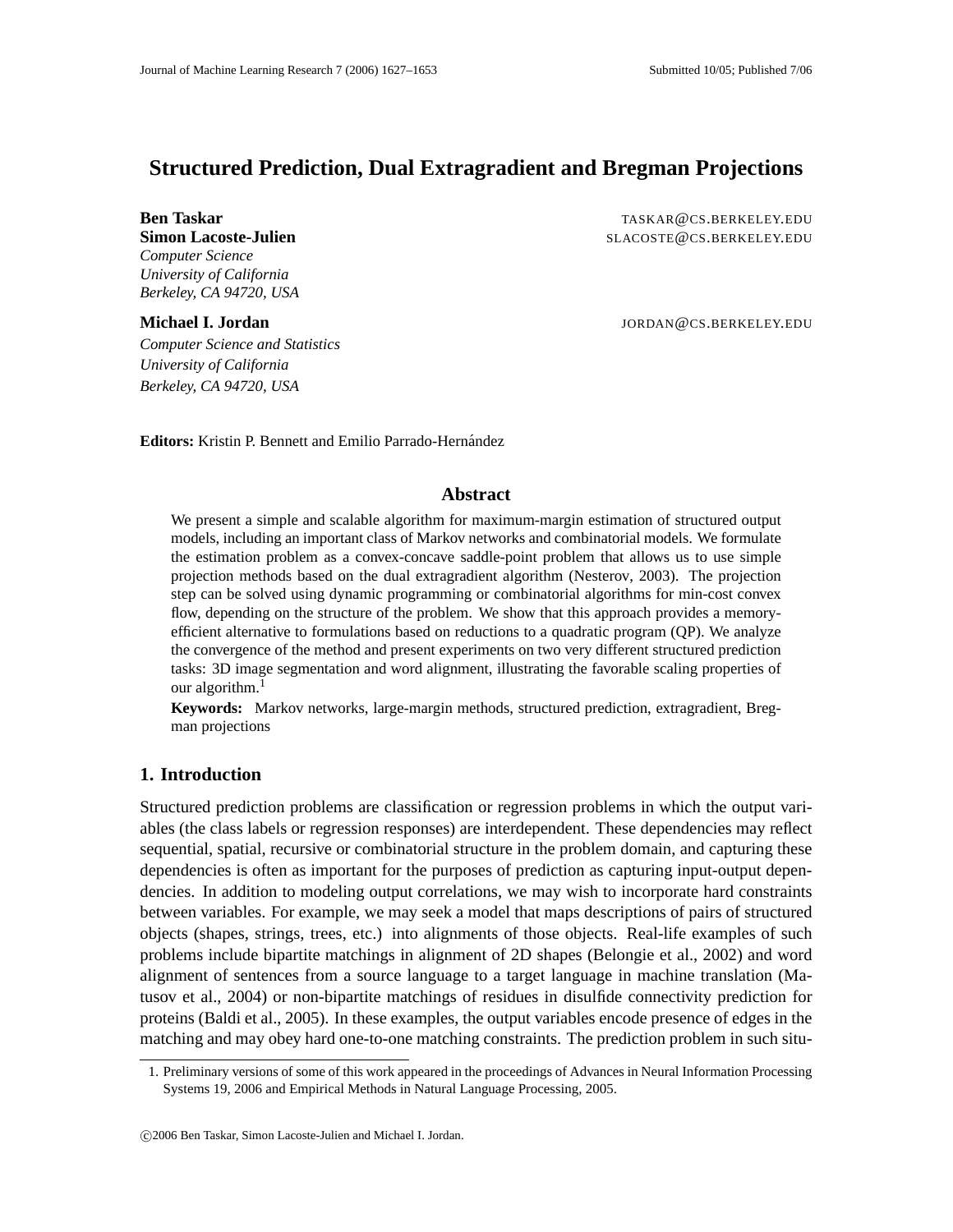ations is often solved via efficient combinatorial optimization such as finding the maximum weight matching, where the model provides the appropriate edge weights.

Thus in this paper we define the term *structured output model* very broadly, as a compact scoring scheme over a (possibly very large) set of combinatorial structures and a method for finding the highest scoring structure. For example, when a probabilistic graphical model is used to capture dependencies in a structured output model, the scoring scheme is specified via a factorized probability distribution for the output variables conditional on the input variables, and the search involves some form of generalized Viterbi algorithm. More broadly, in models based on combinatorial problems, the scoring scheme is usually a simple sum of weights associated with vertices, edges, or other components of a structure; these weights are often represented as parametric functions of the inputs. Given training data consisting of instances labeled by desired structured outputs and a set of features that parameterize the scoring function, the (discriminative) learning problem is to find parameters such that the highest scoring outputs are as close as possible to the desired outputs.

In the case of structured prediction based on graphical models, which encompasses most work to date on structured prediction, two major approaches to discriminative learning have been explored: (1) maximum conditional likelihood (Lafferty et al., 2001, 2004) and (2) maximum margin (Collins, 2002; Altun et al., 2003; Taskar et al., 2004b). Both approaches are viable computationally for restricted classes of graphical models. In the broader context of the current paper, however, only the maximum-margin approach appears to be viable. In particular, it has been shown that maximummargin estimation can be formulated as a tractable convex problem — a polynomial-size quadratic program (QP) — in several cases of interest (Taskar et al., 2004a, 2005a); such results are not available for conditional likelihood. Moreover, it is possible to find interesting subfamilies of graphical models for which maximum-margin methods are provably tractable whereas likelihood-based methods are not. For example, for the Markov random fields that arise in object segmentation problems in vision (Kumar and Hebert, 2004; Anguelov et al., 2005) the task of finding the most likely assignment reduces to a min-cut problem. In these prediction tasks, the problem of finding the highest scoring structure is tractable, while computing the partition function is #P-complete. Essentially, maximum-likelihood estimation requires the partition function, while maximum-margin estimation does not, and thus remains tractable. Polynomial-time sampling algorithms for approximating the partition function for some models do exist (Jerrum and Sinclair, 1993), but have high-degree polynomial complexity and have not yet been shown to be effective for conditional likelihood estimation.

While the reduction to a tractable convex program such as a QP is a significant step forward, it is unfortunately not the case that off-the-shelf QP solvers necessarily provide practical solutions to structured prediction problems. Indeed, despite the reduction to a polynomial number of variables, off-the-shelf QP solvers tend to scale poorly with problem and training sample size for these models. The number of variables is still large and the memory needed to maintain second-order information (for example, the inverse Hessian) is a serious practical bottleneck.

To solve the largest-scale machine learning problems, researchers have often found it expedient to consider simple gradient-based algorithms, in which each individual step is cheap in terms of computation and memory (Platt, 1999; LeCun et al., 1998). Examples of this approach in the structured prediction setting include the Structured Sequential Minimal Optimization algorithm (Taskar et al., 2004b; Taskar, 2004) and the Structured Exponentiated Gradient algorithm (Bartlett et al., 2005). These algorithms are first-order methods for solving QPs arising from low-treewidth Markov random fields and other decomposable models. In these restricted settings these methods can be used to solve significantly larger problems than can be solved with off-the-shelf QP solvers. These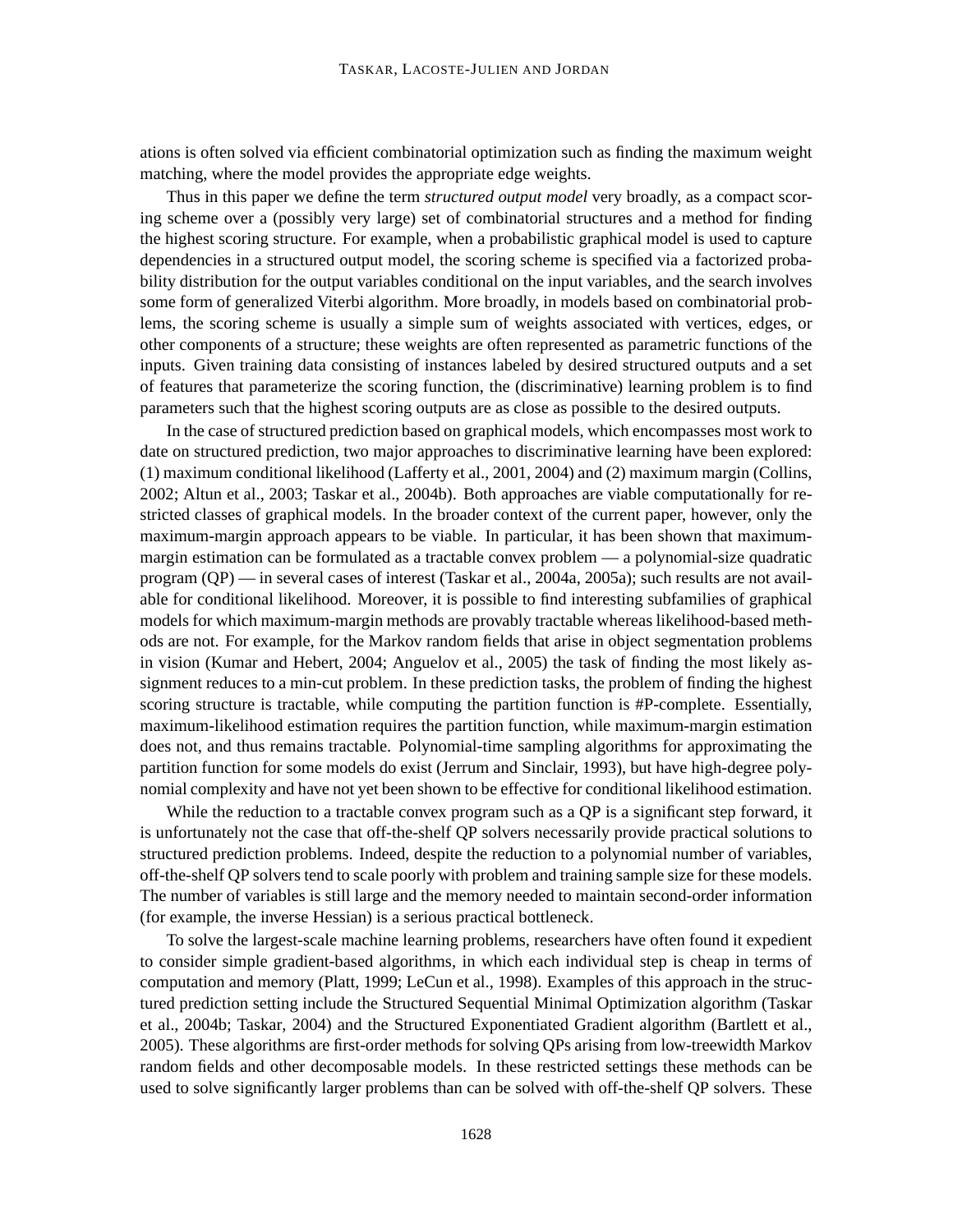methods are, however, limited in scope in that they rely on dynamic programming to compute essential quantities such as gradients. They do not extend to models where dynamic programming is not applicable, for example, to problems such as matchings and min-cuts. Another line of work in learning structured prediction models aims to approximate the arising QPs via constraint generation (Altun et al., 2003; Tsochantaridis et al., 2004). This approach only requires finding the highest scoring structure in the inner loop and incrementally solving a growing QP as constraints are added.

In this paper, we present a solution methodology for structured prediction that encompasses a broad range of combinatorial optimization problems, including matchings, min-cuts and other network flow problems. There are two key aspects to our methodology. The first is that we take a novel approach to the formulation of structured prediction problems, formulating them as saddlepoint problems. This allows us to exploit recent developments in the optimization literature, where simple gradient-based methods have been developed for solving saddle-point problems (Nesterov, 2003). Moreover, we show that the key computational step in these methods—a certain projection operation—inherits the favorable computational complexity of the underlying optimization problem. This important result makes our approach viable computationally. In particular, for decomposable graphical models, the projection step is solvable via dynamic programming. For matchings and min-cuts, projection involves a min-cost quadratic flow computation, a problem for which efficient, highly-specialized algorithms are available.

The paper is organized as follows. In Section 2 we present an overview of structured prediction, focusing on three classes of tractable optimization problems. Section 3 shows how to formulate the maximum-margin estimation problem for these models as a saddle-point problem. In Section 4 we discuss the dual extragradient method for solving saddle-point problems and show how it specializes to our setting. We derive a memory-efficient version of the algorithm that requires storage proportional to the number of parameters in the model and is independent of the number of examples in Section 5. In Section 6 we illustrate the effectiveness of our approach on two very different largescale structured prediction tasks: 3D image segmentation and word alignment in natural language translation. Finally, Section 7 presents our conclusions.

## **2. Structured Output Models**

We begin by discussing three special cases of the general framework that we present subsequently: (1) tree-structured Markov networks, (2) Markov networks with submodular potentials, and (3) a bipartite matching model. Despite significant differences in the formal specification of these models, they share the property that in all cases the problem of finding the highest-scoring output can be formulated as a linear program (LP).

## **2.1 Tree-Structured Markov Networks**

For simplicity of notation, we focus on tree networks, noting in passing that the extension to hypertrees is straightforward. Given *N* variables,  $\mathbf{y} = \{y_1, \ldots, y_N\}$ , with discrete domains  $y_j \in \mathcal{D}_j$  $\{\alpha_1, \dots, \alpha_{|\mathcal{D}_j|}\}\$ , we define a joint distribution over  $\mathcal{Y} = \mathcal{D}_1 \times \dots \times \mathcal{D}_N$  via

$$
P(\mathbf{y}) \propto \prod_{j \in \mathcal{V}} \phi_j(y_j) \prod_{jk \in \mathcal{L}} \phi_{jk}(y_j, y_k),
$$

where  $(\mathcal{V} = \{1, ..., N\}, \mathcal{E} \subset \{jk : j < k, j \in \mathcal{V}, k \in \mathcal{V}\})$  is an undirected graph, and where  $\{\phi_j(y_j), j \in \mathcal{V}, k \in \mathcal{V}\}$  $V$ } are the node potentials and  $\{\phi_{jk}(y_j, y_k), jk \in \mathcal{I}\}\$  are the edge potentials. We can find the most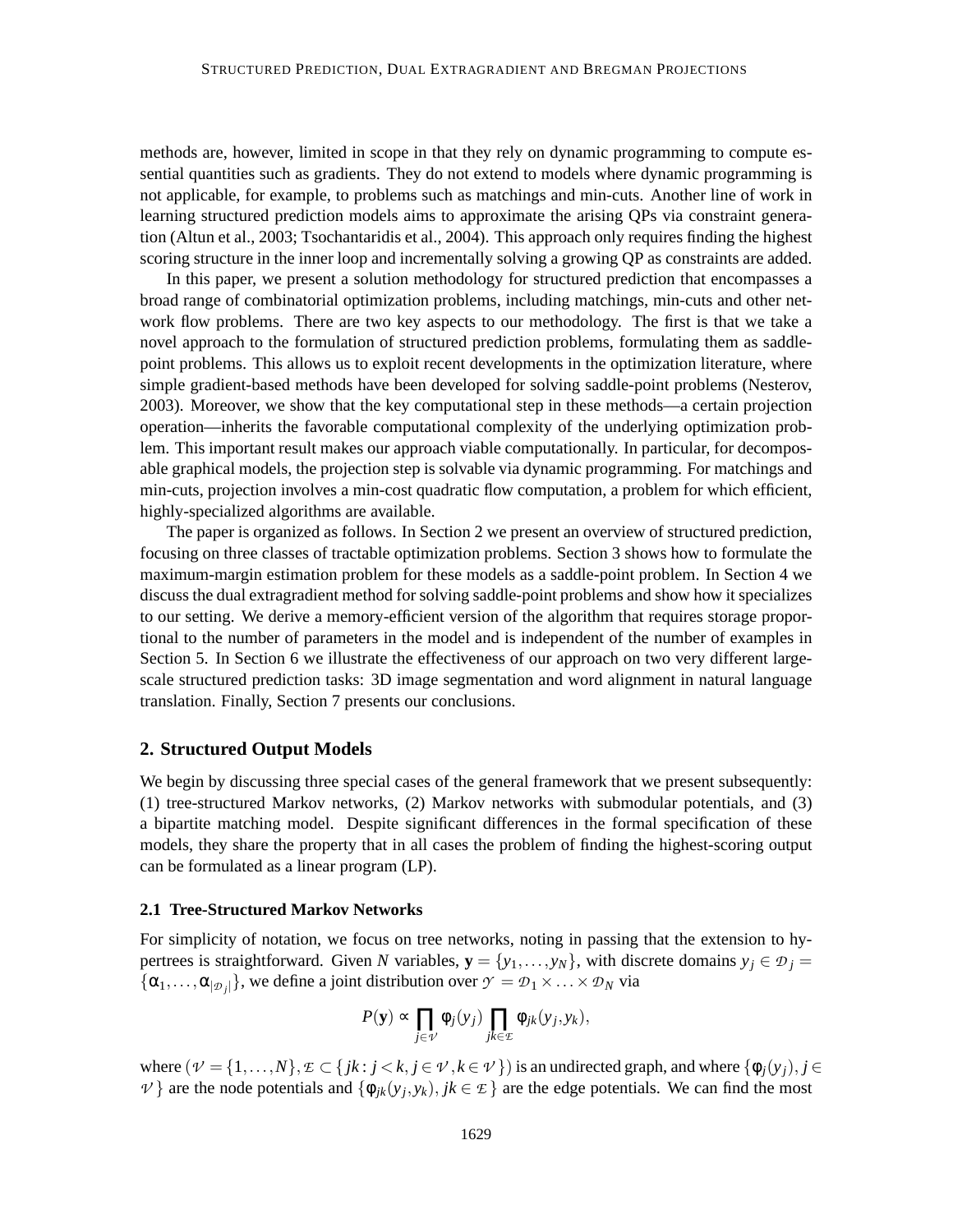likely assignment, argmax<sub>y</sub>  $P(y)$ , using the Viterbi dynamic programming algorithm for trees. We can also find it using a standard linear programming formulation as follows. We introduce variables *z*<sub>*j*α</sub> to denote indicators  $\mathbb{1}(y_j = \alpha)$  for all variables  $j \in \mathcal{V}$  and their values  $\alpha \in \mathcal{D}_j$ . Similarly, we introduce variables  $z_{jk\alpha\beta}$  to denote indicators  $\mathbb{1}(y_j = \alpha, y_k = \beta)$  for all edges  $jk \in \mathcal{E}$  and the values of their nodes,  $\alpha \in \mathcal{D}_j$ ,  $\beta \in \mathcal{D}_k$ . We can formulate the problem of finding the maximal probability configuration as follows:

$$
\max_{0 \leq z \leq 1} \sum_{j \in \mathcal{V}} \sum_{\alpha \in \mathcal{D}_j} z_{j\alpha} \log \phi_j(\alpha) + \sum_{jk \in \mathcal{I}} \sum_{\alpha \in \mathcal{D}_j, \beta \in \mathcal{D}_k} z_{jk\alpha\beta} \log \phi_{jk}(\alpha, \beta) \tag{1}
$$

s.t. 
$$
\sum_{\alpha \in \mathcal{D}_j} z_{j\alpha} = 1, \forall j \in \mathcal{V}; \qquad \sum_{\alpha \in \mathcal{D}_j, \beta \in \mathcal{D}_k} z_{jk\alpha\beta} = 1, \quad \forall jk \in \mathcal{E};
$$
 (2)

$$
\sum_{\alpha \in \mathcal{D}_j} z_{jk\alpha\beta} = z_{k\beta}, \ \ \forall jk \in \mathcal{I}, \beta \in \mathcal{D}_k; \quad \sum_{\beta \in \mathcal{D}_k} z_{jk\alpha\beta} = z_{j\alpha}, \ \ \forall jk \in \mathcal{I}, \alpha \in \mathcal{D}_j,
$$
 (3)

where (2) expresses normalization constraints and (3) captures marginalization constraints. This LP has integral optimal solutions if *E* is a forest (Chekuri et al., 2001; Wainwright et al., 2002; Chekuri et al., 2005). In networks of general topology, however, the optimal solution can be fractional (as expected, since the problem is NP-hard). Other important exceptions can be found, however, specifically by focusing on constraints on the potentials rather than constraints on the topology. We discuss one such example in the following section.

#### **2.2 Markov Networks with Submodular Potentials**

We consider a special class of Markov networks, common in vision applications, in which inference reduces to a tractable min-cut problem (Greig et al., 1989; Kolmogorov and Zabih, 2004). We assume that (1) all variables are binary ( $\mathcal{D}_i = \{0,1\}$ ), and (2) all edge potentials are "regular" (i.e., submodular):

$$
\log \phi_{jk}(0,0) + \log \phi_{jk}(1,1) \ge \log \phi_{jk}(1,0) + \log \phi_{jk}(0,1), \qquad \forall jk \in \mathcal{E}.
$$
 (4)

Such potentials prefer assignments where connected nodes have the same label, that is,  $y_j = y_k$ . This notion of regularity can be extended to potentials over more than two variables (Kolmogorov and Zabih, 2004). These assumptions ensure that the LP in Eq. (1) has integral optimal solutions (Chekuri et al., 2001; Kolmogorov and Wainwright, 2005; Chekuri et al., 2005). Similar kinds of networks (defined also for non-binary variables and non-pairwise potentials) were called "associative Markov networks" by Taskar et al. (2004a) and Anguelov et al. (2005), who used them for object segmentation and hypertext classification.

In figure-ground segmentation (see Fig. 1a), the node potentials capture local evidence about the label of a pixel or range scan point. Edges usually connect nearby pixels in an image, and serve to correlate their labels. Assuming that such correlations tend to be *positive* (connected nodes tend to have the same label) leads us to consider simplified edge potentials of the form  $\phi_{jk}(y_j, y_k) =$  $\exp\{-s_{jk}\mathbb{1}(y_j \neq y_k)\}\$ , where  $s_{jk}$  is a nonnegative penalty for assigning  $y_j$  and  $y_k$  different labels. Note that such potentials are regular if  $s_{jk} \geq 0$ . Expressing node potentials as  $\phi_i(y_i) = \exp\{s_i y_i\}$ , we have  $P(y) \propto \exp\left\{\sum_{j \in \mathcal{V}} s_j y_j - \sum_{jk \in \mathcal{L}} s_{jk} \mathbb{1}(y_j \neq y_k)\right\}$ . Under this restriction on the potentials, we can obtain the following (simpler) LP:

$$
\max_{0 \le z \le 1} \sum_{j \in \mathcal{V}} s_j z_j - \sum_{jk \in \mathcal{E}} s_{jk} z_{jk}
$$
\n
$$
\text{s.t.} \quad z_j - z_k \le z_{jk}, \ z_k - z_j \le z_{jk}, \ \forall j k \in \mathcal{E},
$$
\n
$$
(5)
$$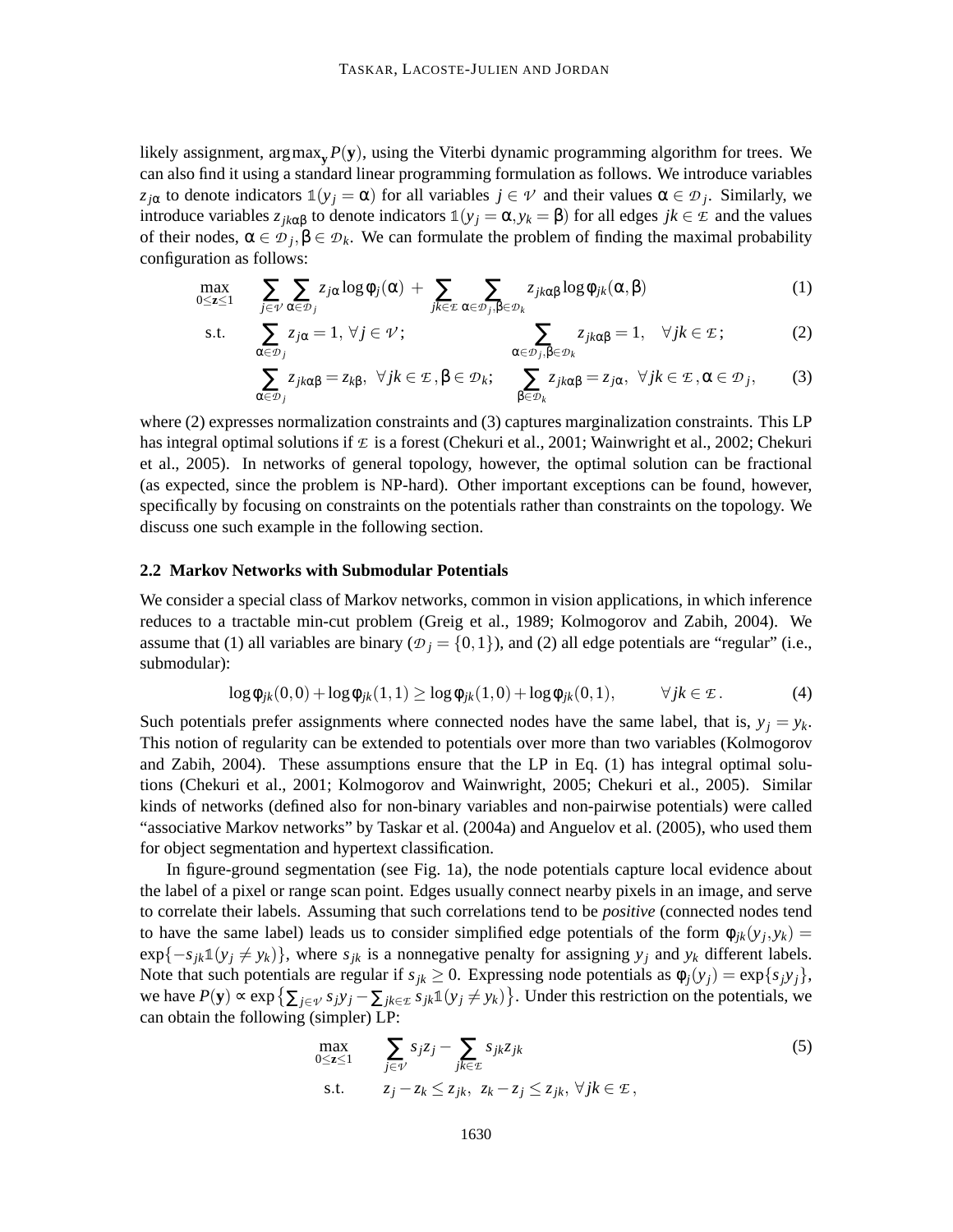

Figure 1: Structured prediction applications: (a) 3D figure-ground segmentation; (b) Word alignment in machine translation.

where the continuous variables  $z_j$  correspond to a relaxation of the binary variables  $y_j$ , and the constraints encode  $z_{jk} = \mathbb{1}(z_j \neq z_k)$ . To see this, note that the constraints can be equivalently expressed as  $|z_j - z_k| \leq z_{jk}$ . Because  $s_{jk}$  is positive,  $z_{jk} = |z_k - z_j|$  at the maximum, which is equivalent to  $\mathbb{1}(z_j \neq z_k)$  if the  $z_j, z_k$  variables are binary. An integral optimal solution always exists, since the constraint matrix is totally unimodular (Schrijver, 2003).

We can parameterize the node and edge potentials in terms of user-provided features  $\mathbf{x}_i$  and  $\mathbf{x}_{ik}$ associated with the nodes and edges. In particular, in 3D range data, **x***<sup>j</sup>* might involve spin-image features or spatial occupancy histograms of a point  $j$ , while  $\mathbf{x}_{jk}$  might include the distance between points *j* and *k*, the dot-product of their normals, etc. The simplest model of dependence is a linear combination of features:  $s_j = \mathbf{w}_n^{\top} \mathbf{f}_n(\mathbf{x}_j)$  and  $s_{jk} = \mathbf{w}_e^{\top} \mathbf{f}_e(\mathbf{x}_{jk})$ , where  $\mathbf{w}_n$  and  $\mathbf{w}_e$  are node and edge parameters, and  $f_n$  and  $f_e$  are node and edge feature mappings, of dimension  $d_n$  and  $d_e$ , respectively. To ensure non-negativity of  $s_{jk}$ , we assume that the edge features  $f_e$  are nonnegative and we impose the restriction  $\mathbf{w}_e \geq 0$ . This constraint is incorporated into the learning formulation we present below. We assume that the feature mappings **f** are provided by the user and our goal is to estimate parameters **w** from labeled data. We abbreviate the score assigned to a labeling **y** for an input **x** as  $\mathbf{w}^{\top} \mathbf{f}(\mathbf{x}, \mathbf{y}) = \sum_j y_j \mathbf{w}_n^{\top} \mathbf{f}_n(\mathbf{x}_j) - \sum_{jk \in \mathcal{L}} y_{jk} \mathbf{w}_e^{\top} \mathbf{f}_e(\mathbf{x}_{jk}),$  where  $y_{jk} = \mathbb{1}(y_j \neq y_k)$ .

## **2.3 Matchings**

Consider modeling the task of word alignment of parallel bilingual sentences (Fig. 1b) as a maximum weight bipartite matching problem in a graph, where the nodes  $V = V^s \cup V^t$  correspond to the words in the "source" sentence  $(\nu^s)$  and the "target" sentence  $(\nu^t)$  and the edges  $\mathcal{E} = \{jk : j \in \mathcal{E}\}$  $V^s, k \in V^t$ } correspond to possible alignments between the words. For simplicity, assume that each word aligns to one or zero words in the other sentence. The edge weight *sjk* represents the degree to which word *j* in one sentence can translate into the word *k* in the other sentence. Our objective is to find an alignment that maximizes the sum of edge scores. We represent a matching using a set of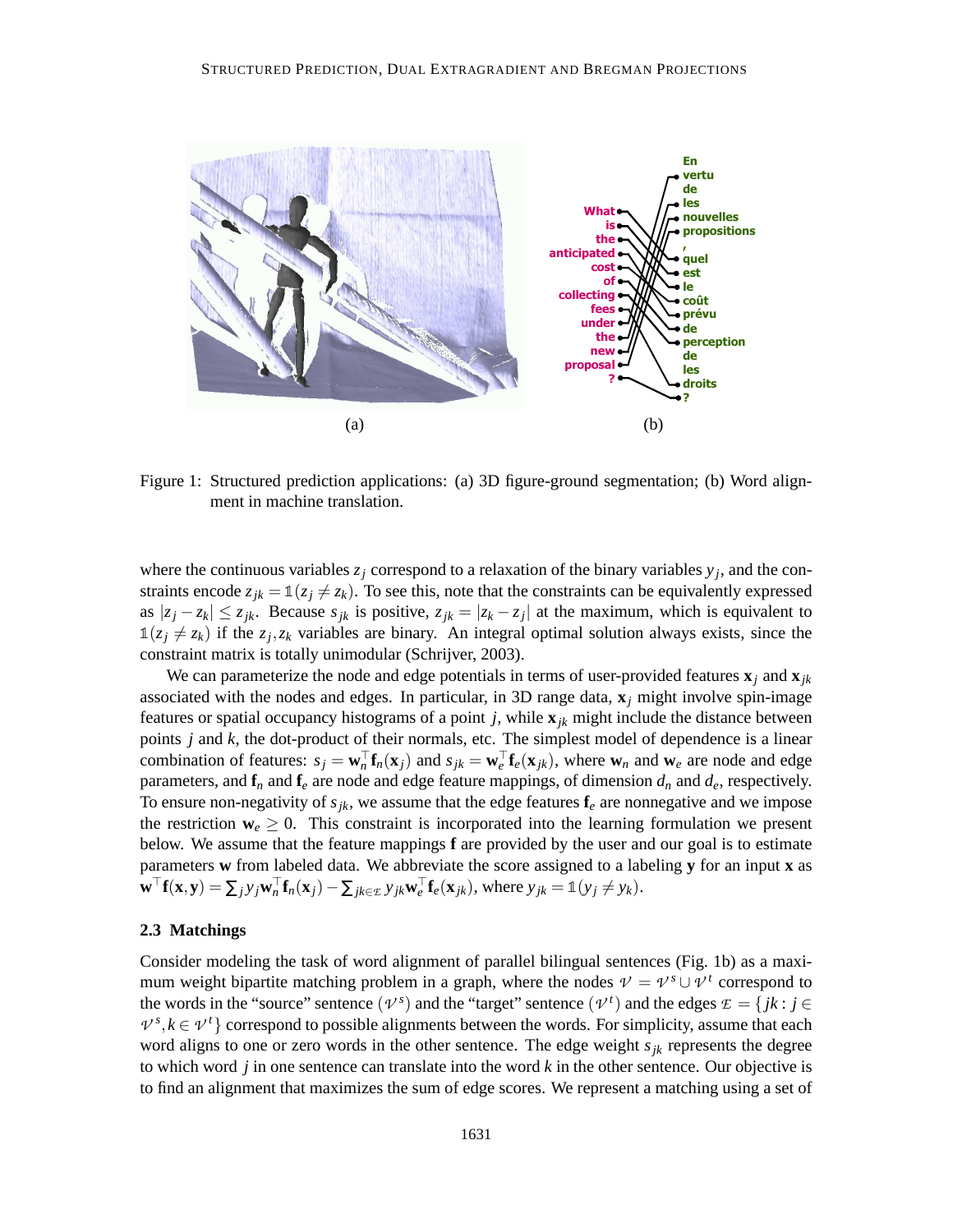binary variables  $y_{jk}$  that are set to 1 if word *j* is assigned to word *k* in the other sentence, and 0 otherwise. The score of an assignment is the sum of edge scores:  $s(\mathbf{y}) = \sum_{jk \in E} s_{jk} y_{jk}$ . The maximum weight bipartite matching problem, argmax**y**∈*<sup>Y</sup> s*(**y**), can be found by solving the following LP:

$$
\max_{0 \le z \le 1} \sum_{j \in \mathcal{E}} s_{jk} z_{jk} \tag{6}
$$
\n
$$
\text{s.t.} \sum_{j \in \mathcal{V}^s} z_{jk} \le 1, \ \forall k \in \mathcal{V}^t; \sum_{k \in \mathcal{V}^t} z_{jk} \le 1, \ \forall j \in \mathcal{V}^s.
$$

where again the continuous variables  $z_{jk}$  correspond to the relaxation of the binary variables  $y_{jk}$ . As in the min-cut problem, this LP is guaranteed to have integral solutions for any scoring function *s*(**y**) (Schrijver, 2003).

For word alignment, the scores  $s_{jk}$  can be defined in terms of the word pair *jk* and input features associated with  $\mathbf{x}_{ik}$ . We can include the identity of the two words, the relative position in the respective sentences, the part-of-speech tags, the string similarity (for detecting cognates), etc. We let  $s_{jk} = \mathbf{w}^\top \mathbf{f}(\mathbf{x}_{jk})$  for a user-provided feature mapping **f** and abbreviate  $\mathbf{w}^\top \mathbf{f}(\mathbf{x}, \mathbf{y}) = \sum_{jk} y_{jk} \mathbf{w}^\top \mathbf{f}(\mathbf{x}_{jk})$ .

### **2.4 General Structure**

More generally, we consider prediction problems in which the input  $\mathbf{x} \in \mathcal{X}$  is an arbitrary structured object and the output is a vector of values  $\mathbf{y} = (y_1, \dots, y_{L_x})$  encoding, for example, a matching or a cut in the graph. We assume that the length  $L<sub>x</sub>$  and the structure encoded by **y** depend deterministically on the input **x**. In our word alignment example, the output space is defined by the length of the two sentences. Denote the output space for a given input **x** as  $\mathcal{Y}(\mathbf{x})$  and the entire output space as  $\mathcal{Y} = \bigcup_{\mathbf{x} \in \mathcal{X}} \mathcal{Y}(\mathbf{x})$ .

Consider the class of structured prediction models *H* defined by the linear family:

$$
h_{\mathbf{w}}(\mathbf{x}) = \underset{\mathbf{y} \in \mathcal{D}(\mathbf{x})}{\arg \max} \mathbf{w}^{\top} \mathbf{f}(\mathbf{x}, \mathbf{y}),\tag{7}
$$

where  $f(x, y)$  is a vector of functions  $f: X \times Y \mapsto \mathbb{R}^n$ . This formulation is very general. Indeed, it is too general for our purposes—for many  $(f, \gamma)$  pairs, finding the optimal **y** is intractable. We specialize to the class of models in which the optimization problem in Eq. (7) can be solved in polynomial time via convex optimization; this is still a very large class of models. Beyond the examples discussed here, it includes weighted context-free grammars and dependency grammars (Manning and Schütze, 1999) and string edit distance models for sequence alignment (Durbin et al., 1998).

## **3. Large Margin Estimation**

We assume a set of training instances  $S = \{(\mathbf{x}_i, \mathbf{y}_i)\}_{i=1}^m$ , where each instance consists of a structured object **x***<sup>i</sup>* (such as a graph) and a target solution **y***<sup>i</sup>* (such as a matching). Consider learning the parameters **w** in the conditional likelihood setting. We can define  $P_w(y | x) = \frac{1}{Z_w(x)} exp\{w^\top f(x, y)\},$ where  $Z_w(\mathbf{x}) = \sum_{\mathbf{y}' \in \mathcal{Y}(\mathbf{x})} \exp\{\mathbf{w}^\top \mathbf{f}(\mathbf{x}, \mathbf{y}')\}$ , and maximize the conditional log-likelihood  $\sum_i \log P_{\mathbf{w}}(\mathbf{y}_i \mid \mathbf{y})$ **x***i*), perhaps with additional regularization of the parameters **w**. As we have noted earlier, however, the problem of computing the partition function  $Z_w(x)$  is computationally intractable for many of the problems we are interested in. In particular, it is #P-complete for matchings and min-cuts (Valiant, 1979; Jerrum and Sinclair, 1993).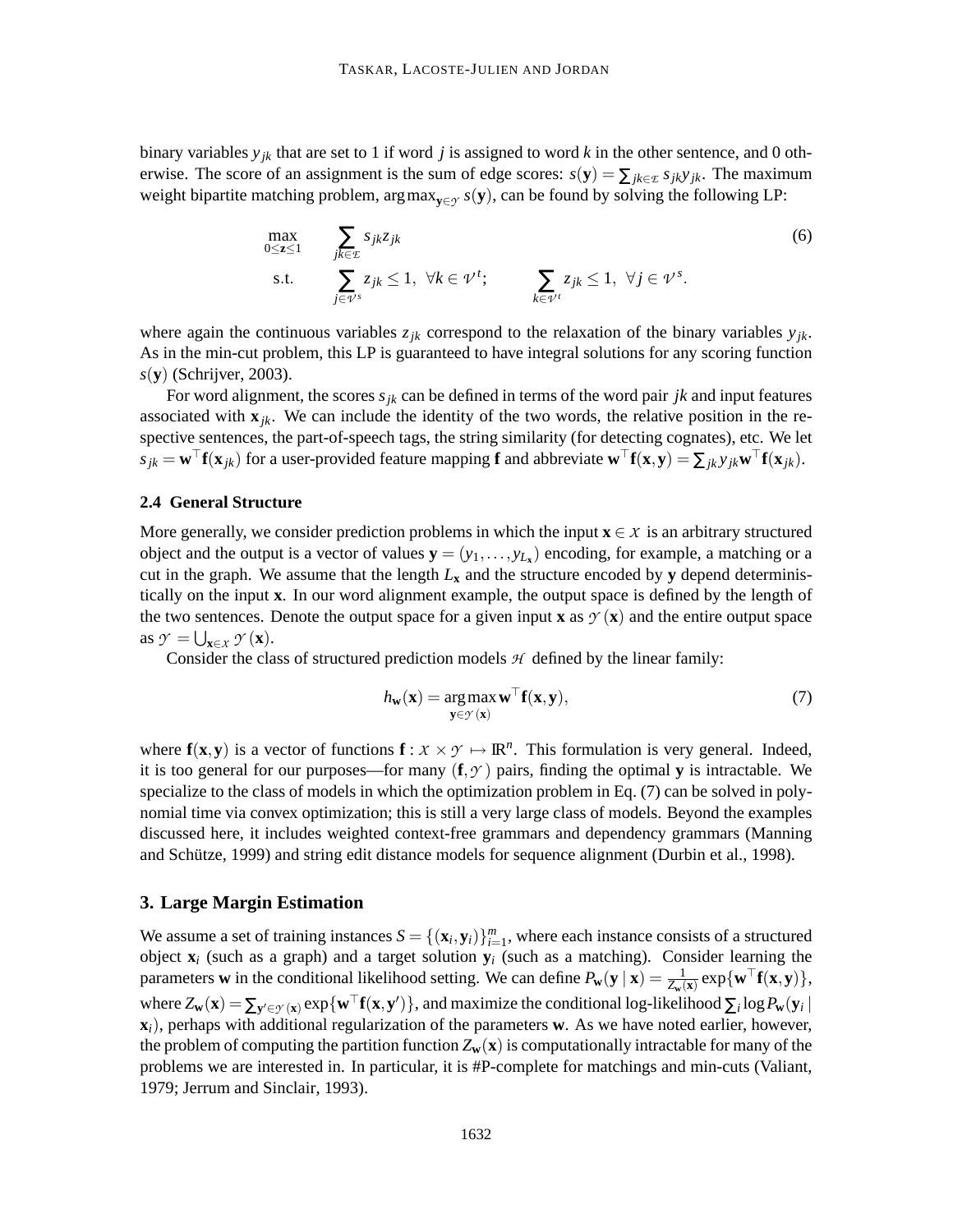We thus retreat from conditional likelihood and consider the max-margin formulation developed in several recent papers (Collins, 2002; Altun et al., 2003; Taskar et al., 2004b). In this formulation, we seek to find parameters **w** such that:

$$
\mathbf{y}_i = \operatorname*{arg\,max}_{\mathbf{y}_i' \in \mathcal{Y}_i} \mathbf{w}^\top \mathbf{f}(\mathbf{x}_i, \mathbf{y}_i'), \qquad \forall i,
$$

where  $\gamma_i = \gamma(\mathbf{x}_i)$ . The solution space  $\gamma_i$  depends on the structured object  $\mathbf{x}_i$ ; for example, the space of possible matchings depends on the precise set of nodes and edges in the graph.

As in univariate prediction, we measure the error of prediction using a loss function  $\ell(\mathbf{y}_i, \mathbf{y}_i)$ . To obtain a convex formulation, we upper bound the loss  $\ell(\mathbf{y}_i, h_{\mathbf{w}}(\mathbf{x}_i))$  using the hinge function:  $\max_{\mathbf{y}'_i \in \mathcal{Y}_i} [\mathbf{w}^\top \mathbf{f}_i(\mathbf{y}'_i) + \ell_i(\mathbf{y}'_i) - \mathbf{w}^\top \mathbf{f}_i(\mathbf{y}_i)],$  where  $\ell_i(\mathbf{y}'_i) = \ell(\mathbf{y}_i, \mathbf{y}'_i)$ , and  $\mathbf{f}_i(\mathbf{y}'_i) = \mathbf{f}(\mathbf{x}_i, \mathbf{y}'_i)$ . Minimizing this upper bound will force the true structure  $y_i$  to be optimal with respect to  $w$  for each instance *i*:

$$
\min_{\mathbf{w}\in\mathcal{W}} \quad \sum_{i} \max_{\mathbf{y}'_i\in\mathcal{Y}_i} [\mathbf{w}^\top \mathbf{f}_i(\mathbf{y}'_i) + \ell_i(\mathbf{y}'_i)] - \mathbf{w}^\top \mathbf{f}_i(\mathbf{y}_i),
$$
\n(8)

where *W* is the set of allowed parameters **w**. We assume that the parameter space *W* is a convex set, typically a norm ball  $\{w : ||w||_p \leq \gamma\}$  with  $p = 1, 2$  and a regularization parameter  $\gamma$ . In the case that  $W = \{w : ||w||_2 \le \gamma\}$ , this formulation is equivalent to the standard large margin formulation using slack variables ξ and slack penalty *C* (cf. Taskar et al., 2004b), for some suitable values of *C* depending on γ. The correspondence can be seen as follows: let **w** ∗ (*C*) be a solution to the optimization problem with slack penalty *C* and define  $\gamma(C) = ||\mathbf{w}^*(C)||$ . Then  $\mathbf{w}^*$  is also a solution to Eq. (8). Conversely, we can invert the mapping  $\gamma(\cdot)$  to find those values of *C* (possibly non-unique) that give rise to the same solution as Eq. (8) for a specific γ. In the case of submodular potentials, there are additional linear constraints on the edge potentials. In the setting of Eq. (5), we simply constrain  $w_e \ge 0$ . For general submodular potentials, we can parameterize the log of the edge potential using four sets of edge parameters,  $\mathbf{w}_{e00}$ ,  $\mathbf{w}_{e01}$ ,  $\mathbf{w}_{e10}$ ,  $\mathbf{w}_{e11}$ , as follows: log  $\phi_{jk}(\alpha, \beta) = \mathbf{w}_{e\alpha\beta}^{\top} \mathbf{f}(\mathbf{x}_{jk})$ . Assuming, as before, that the edge features are nonnegative, the regularity of the potentials can be enforced via a linear constraint:  $\mathbf{w}_{e00} + \mathbf{w}_{e11} \geq \mathbf{w}_{e10} + \mathbf{w}_{e01}$ , where the inequality should be interpreted componentwise.

The key to solving Eq. (8) efficiently is the *loss-augmented inference problem*,

$$
\max_{\mathbf{y}'_i \in \mathcal{Y}_i} \left[ \mathbf{w}^\top \mathbf{f}_i(\mathbf{y}'_i) + \ell_i(\mathbf{y}'_i) \right]. \tag{9}
$$

This optimization problem has precisely the same form as the prediction problem whose parameters we are trying to learn—max $_{y_i' \in Y_i}$   $\mathbf{w}^{\top} \mathbf{f}_i(\mathbf{y}_i')$ —but with an additional term corresponding to the loss function. Tractability of the loss-augmented inference thus depends not only on the tractability of  $\max_{\mathbf{y}'_i \in \mathcal{Y}_i} \mathbf{w}^{\top} \mathbf{f}_i(\mathbf{y}'_i)$ , but also on the form of the loss term  $\ell_i(\mathbf{y}'_i)$ . A natural choice in this regard is the Hamming distance, which simply counts the number of variables in which a candidate solution  $y_i'$ differs from the target output **y***<sup>i</sup>* . In general, we need only assume that the loss function decomposes over the variables in **y***<sup>i</sup>* .

In particular, for word alignment, we use weighted Hamming distance, which counts the number of variables in which a candidate matching  $y_i$  differs from the target alignment  $y_i$ , with different cost for false positives  $(c^+)$  and false negatives  $(c^-)$ :

$$
\ell(\mathbf{y}_i, \mathbf{y}'_i) = \sum_{jk \in \mathcal{E}_i} \left[ c^{\dagger} y_{i,jk} (1 - y'_{i,jk}) + c^{\dagger} y'_{i,jk} (1 - y_{i,jk}) \right]
$$
\n
$$
= \sum_{jk \in \mathcal{E}_i} c^{\dagger} y_{i,jk} + \sum_{jk \in \mathcal{E}_i} \left[ c^{\dagger} - (c^{\dagger} + c^{\dagger}) y_{i,jk} \right] y'_{i,jk},
$$
\n(10)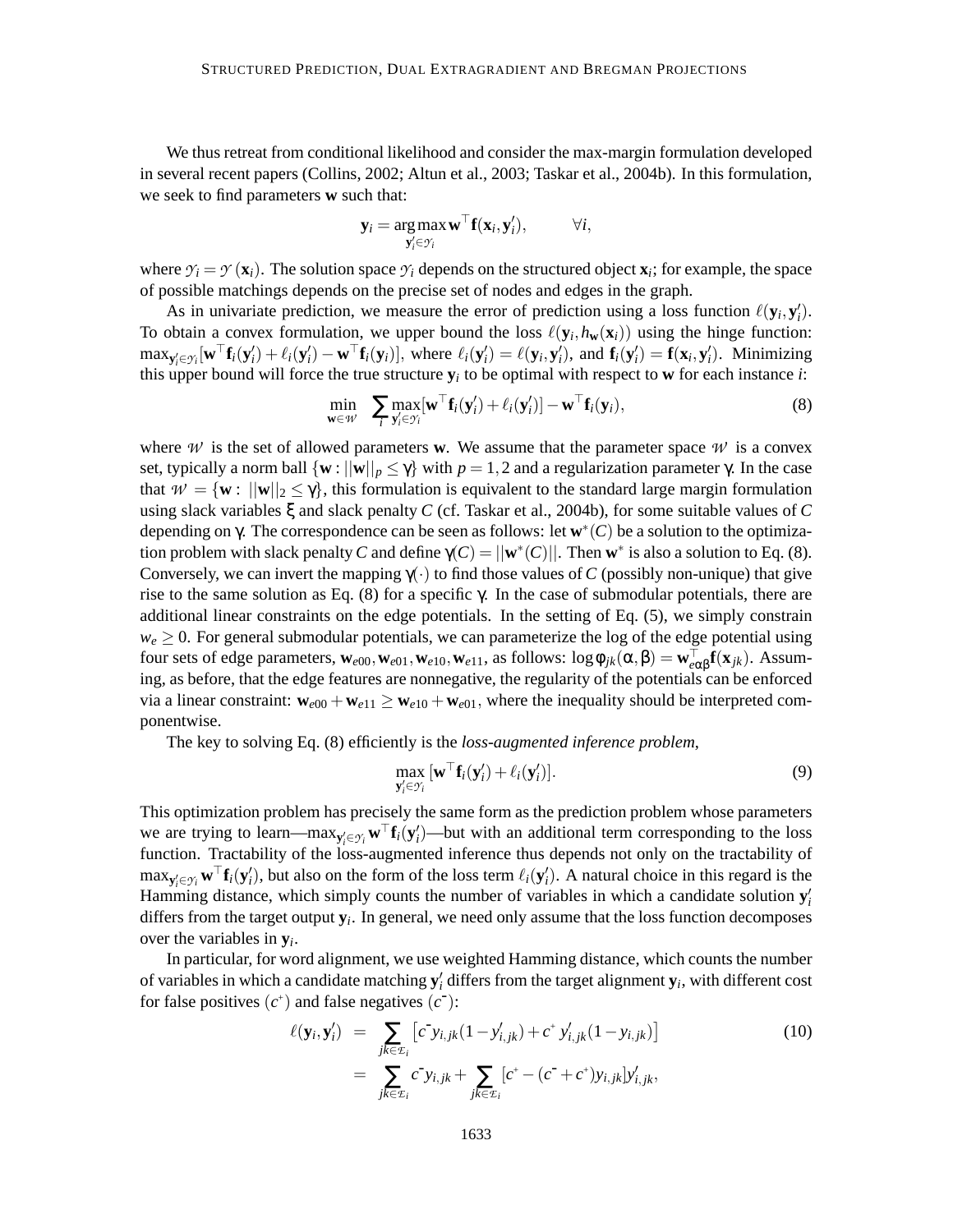where  $y_{i,jk}$  indicates the presence of edge *jk* in example *i* and  $\mathcal{E}_i$  is the set of edges in example *i*. The loss-augmented matching problem can then be written as an LP similar to Eq. (6) (without the constant term  $\sum_{jk} c^{\dagger} y_{i,jk}$ :

$$
\max_{0 \leq \mathbf{z}_i \leq 1} \sum_{\substack{j k \in \mathcal{I}_i \\ j \in \mathcal{V}_j^s}} z_{i,jk} [\mathbf{w}^\top \mathbf{f}(\mathbf{x}_{i,jk}) + c^+ - (c^- + c^+) y_{i,jk}]
$$
\ns.t. 
$$
\sum_{j \in \mathcal{V}_i^s} z_{i,jk} \leq 1, \ \forall k \in \mathcal{V}_i^t; \qquad \sum_{k \in \mathcal{V}_i^t} z_{i,jk} \leq 1, \ \forall j \in \mathcal{V}_i^s,
$$

where  $f(x_{i,jk})$  is the vector of features of the edge *jk* in example *i* and  $\mathcal{V}_i^s$  and  $\mathcal{V}_i^t$  are the nodes in example *i*. As before, the continuous variables  $z_{i,jk}$  correspond to the binary values  $y'_{i,jk}$ .

Generally, suppose we can express the prediction problem as an LP:

$$
\max_{\mathbf{y}'_i \in \mathcal{Y}_i} \mathbf{w}^\top \mathbf{f}_i(\mathbf{y}'_i) = \max_{\mathbf{z}_i \in \mathcal{Z}_i} \mathbf{w}^\top \mathbf{F}_i \mathbf{z}_i,
$$

where

 $Z_i = {\mathbf{z}_i : \mathbf{A}_i \mathbf{z}_i \leq \mathbf{b}_i, 0 \leq \mathbf{z}_i \leq 1},$ (11)

for appropriately defined  $\mathbf{F}_i$ ,  $\mathbf{A}_i$  and  $\mathbf{b}_i$ . Then we have a similar LP for the loss-augmented inference for each example *i*:

$$
\max_{\mathbf{y}'_i \in \mathcal{Y}_i} \mathbf{w}^\top \mathbf{f}_i(\mathbf{y}'_i) + \ell_i(\mathbf{y}'_i) = d_i + \max_{\mathbf{z}_i \in \mathcal{Z}_i} (\mathbf{F}_i^\top \mathbf{w} + \mathbf{c}_i)^\top \mathbf{z}_i, \tag{12}
$$

for appropriately defined  $d_i$  and  $\mathbf{c}_i$ . For the matching case,  $d_i = \sum_{jk} c^j y_{i,jk}$  is the constant term,  $\mathbf{F}_i$  is a matrix that has a column of features  $f(x_{i,jk})$  for each edge *jk* in example *i*, and  $c_i$  is the vector of the loss terms  $c^+ - (c^- + c^+) y_{i,j,k}$ . Let  $\mathbf{z} = {\mathbf{z}_1, \ldots, \mathbf{z}_m}$  and  $z = z_1 \times \ldots \times z_m$ . With these definitions, we have the following saddle-point problem:

$$
\min_{\mathbf{w}\in\mathcal{W}}\max_{\mathbf{z}\in\mathcal{Z}}\sum_{i}\left(\mathbf{w}^{\top}\mathbf{F}_{i}\mathbf{z}_{i}+\mathbf{c}_{i}^{\top}\mathbf{z}_{i}-\mathbf{w}^{\top}\mathbf{f}_{i}(\mathbf{y}_{i})\right).
$$
\n(13)

where we have omitted the constant term  $\sum_i d_i$ . The only difference between this formulation and our initial formulation in Eq. (8) is that we have created a concise continuous optimization problem by replacing the discrete  $y_i$ 's with continuous  $z_i$ 's.

When the prediction problem is intractable (for example, in general Markov networks or tripartite matchings), we can use a convex relaxation (for example, a linear or semidefinite program) to upper bound  $\max_{y'_i \in \mathcal{Y}_i} \mathbf{w}^{\top} \mathbf{f}_i(y'_i)$  and obtain an approximate maximum-margin formulation. This is the approach taken in Taskar et al. (2004b) for general Markov networks using the LP in Eq. (1).

To solve (13), we could proceed by making use of Lagrangian duality. This approach, explored in Taskar et al. (2004a, 2005a), yields a joint convex optimization problem. If the parameter space *W* is described by linear and convex quadratic constraints, the result is a convex quadratic program which can be solved using a generic QP solver.

We briefly outline this approach below, but in this paper, we take a different tack, solving the problem in its natural saddle-point form. As we discuss in the following section, this approach allows us to exploit the structure of *W* and *Z separately*, allowing for efficient solutions for a wider range of parameterizations and structures. It also opens up alternatives with respect to numerical algorithms.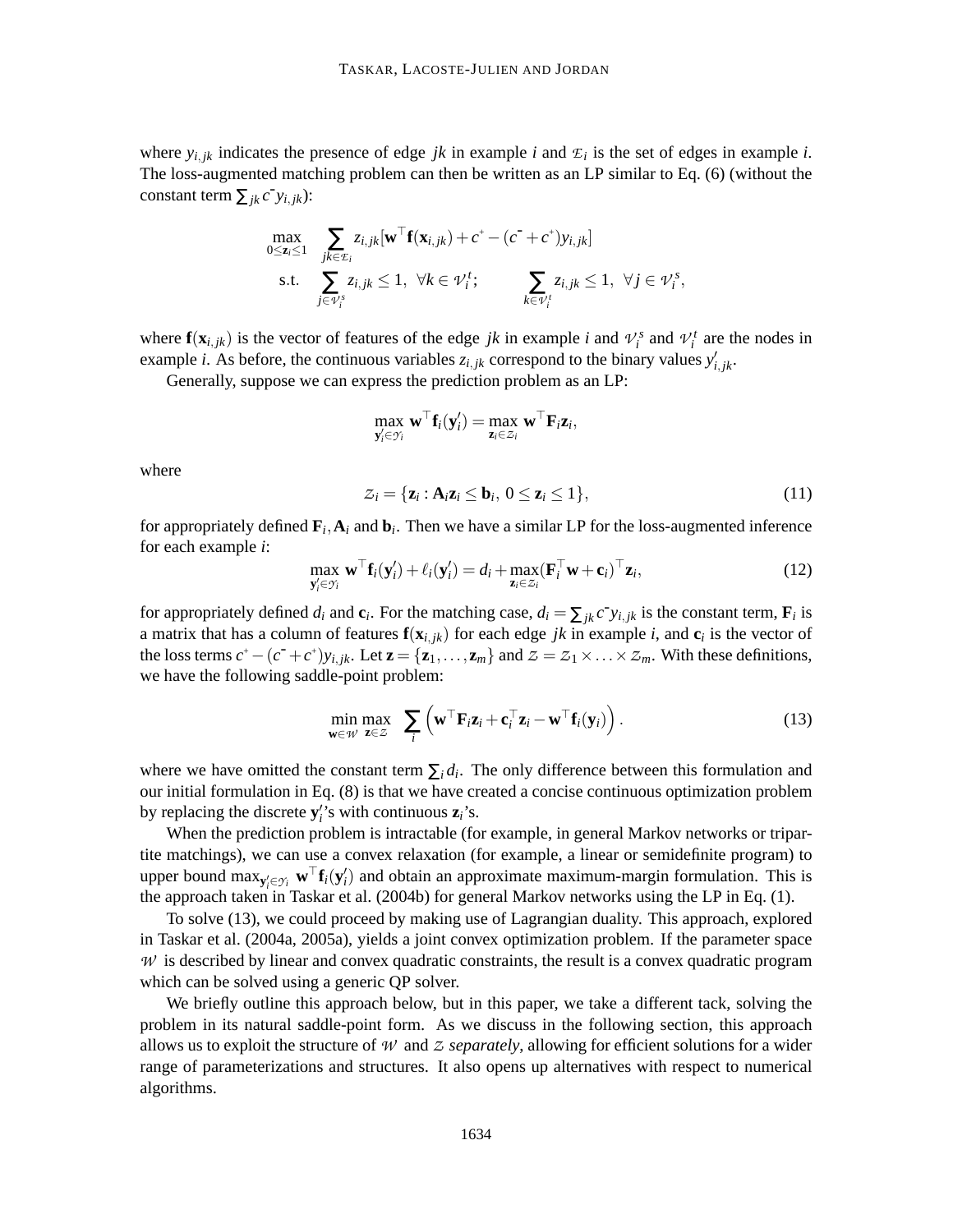Before moving on to solution of the saddle-point problem, we consider the joint convex form when the feasible set has the form of  $(11)$  and the loss-augmented inference problem is a LP, as in (12). Using commercial convex optimization solvers for this formulation will provide us with a comparison point for our saddle-point solver. We now proceed to present this alternative form.

To transform the saddle-point form of (13) into a standard convex optimization form, we take the dual of the individual loss-augmented LPs (12):

$$
\max_{\mathbf{z}_i \in \mathcal{Z}_i} (\mathbf{F}_i^{\top} \mathbf{w} + \mathbf{c}_i)^{\top} \mathbf{z}_i = \min_{(\lambda_i, \mu_i) \in \Lambda_i(\mathbf{w})} \mathbf{b}_i^{\top} \lambda_i + \mathbf{1}^{\top} \mu_i
$$
(14)

where  $\Lambda_i(\mathbf{w}) = \{(\lambda_i, \mu_i) \ge 0 : \mathbf{F}_i^{\top} \mathbf{w} + \mathbf{c}_i \le \mathbf{A}_i^{\top} \lambda_i + \mu_i \}$  defines the feasible space for the dual variables  $\lambda_i$  and  $\mu_i$ . Substituting back in equation (13) and writing  $\lambda = (\lambda_1, \ldots, \lambda_m)$ ,  $\mu = (\mu_1, \ldots, \mu_m)$ , we obtain (omitting the constant  $\sum_i d_i$ ):

$$
\min_{\mathbf{w} \in \mathcal{W}, (\lambda, \mu) \ge 0} \qquad \sum_{i} \left( \mathbf{b}_{i}^{\top} \lambda_{i} + \mathbf{1}^{\top} \mu_{i} - \mathbf{w}^{\top} \mathbf{f}_{i}(\mathbf{y}_{i}) \right) \qquad (15)
$$
\n
$$
\text{s.t.} \qquad \mathbf{F}_{i}^{\top} \mathbf{w} + \mathbf{c}_{i} \le \mathbf{A}_{i}^{\top} \lambda_{i} + \mu_{i} \quad i = 1, \dots, m.
$$

If W is defined by linear and convex quadratic constraints, the above optimization problem can be solved using standard commercial solvers. The number of variables and constraints in this problem is linear in the number of the parameters *and* the training data (for example nodes and edges).

### **4. Saddle-Point Problems and the Dual Extragradient Method**

We begin by establishing some notation and definitions. Denote the objective of the saddle-point problem in (13) by:

$$
\mathcal{L}(\mathbf{w}, \mathbf{z}) \equiv \sum_i \mathbf{w}^\top \mathbf{F}_i \mathbf{z}_i + \mathbf{c}_i^\top \mathbf{z}_i - \mathbf{w}^\top \mathbf{f}_i(\mathbf{y}_i).
$$

 $\mathcal{L}(\mathbf{w}, \mathbf{z})$  is bilinear in **w** and **z**, with gradient given by:  $\nabla_{\mathbf{w}} \mathcal{L}(\mathbf{w}, \mathbf{z}) = \sum_i \mathbf{F}_i \mathbf{z}_i - \mathbf{f}_i(\mathbf{y}_i)$  and  $\nabla_{\mathbf{z}_i} \mathcal{L}(\mathbf{w}, \mathbf{z}) =$  $\mathbf{F}_i^{\top} \mathbf{w} + \mathbf{c}_i.$ 

We can view this problem as a zero-sum game between two players, **w** and **z**. Consider a simple iterative improvement method based on gradient projections:

$$
\mathbf{w}^{t+1} = \mathbf{\mathcal{T}}_{\mathcal{W}}(\mathbf{w}^t - \eta \nabla_{\mathbf{w}} \mathcal{L}(\mathbf{w}^t, \mathbf{z}^t)); \quad \mathbf{z}_i^{t+1} = \mathbf{\mathcal{T}}_{z_i}(\mathbf{z}_i^t + \eta \nabla_{\mathbf{z}_i} \mathcal{L}(\mathbf{w}^t, \mathbf{z}^t)), \tag{16}
$$

where  $\eta$  is a step size and  $\pi_{\nu}(v) = \arg \min_{v' \in \nu} ||v - v'||_2$  denotes the Euclidean projection of a vector **v** onto a convex set  $\nu$ . In this simple iteration, each player makes a small best-response improvement without taking into account the effect of the change on the opponent's strategy. This usually leads to oscillations, and indeed, this method is generally not guaranteed to converge for bilinear objectives for any step size (Korpelevich, 1976; He and Liao, 2002). One way forward is to attempt to average the points  $(\mathbf{w}^t, \mathbf{z}^t)$  to reduce oscillation. We pursue a different approach that is based on the dual extragradient method of Nesterov (2003). In our previous work (Taskar et al., 2006), we used a related method, the extragradient method due to Korpelevich (1976). The dual extragradient is, however, a more flexible and general method, in terms of the types of projections and feasible sets that can be used, allowing a broader range of structured problems and parameter regularization schemes. Before we present the algorithm, we introduce some notation which will be useful for its description.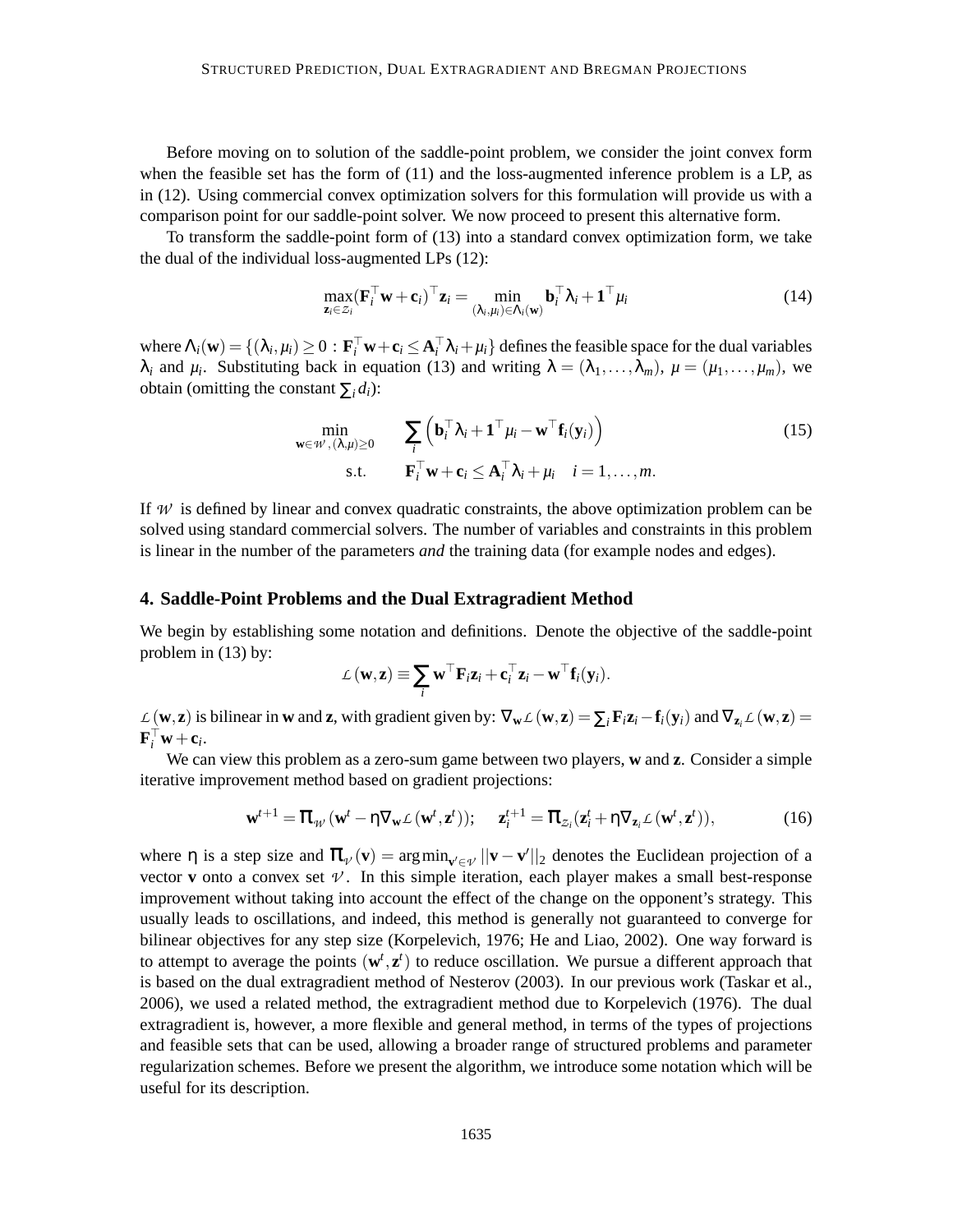Let us combine **w** and **z** into a single vector,  $\mathbf{u} = (\mathbf{w}, \mathbf{z})$ , and define the joint feasible space  $U = W \times Z$ . Note that *U* is convex since it is a direct product of convex sets.

We denote the (affine) gradient operator on this joint space as

$$
\begin{pmatrix}\n\nabla_{\mathbf{w}} \mathcal{L}(\mathbf{w}, \mathbf{z}) \\
-\nabla_{\mathbf{z}_1} \mathcal{L}(\mathbf{w}, \mathbf{z}) \\
\vdots \\
-\nabla_{\mathbf{z}_m} \mathcal{L}(\mathbf{w}, \mathbf{z})\n\end{pmatrix} = \underbrace{\begin{pmatrix}\n0 & \mathbf{F}_1 \cdots \mathbf{F}_m \\
-\mathbf{F}_1^\top \\
\vdots \\
-\mathbf{F}_m^\top\n\end{pmatrix}}_{\mathbf{F}} \underbrace{\begin{pmatrix}\n\mathbf{w} \\
\mathbf{z}_1 \\
\vdots \\
\mathbf{z}_m\n\end{pmatrix}}_{\mathbf{F}} - \underbrace{\begin{pmatrix}\n\sum_i \mathbf{f}_i(\mathbf{y}_i) \\
\mathbf{c}_1 \\
\vdots \\
\mathbf{c}_m\n\end{pmatrix}}_{\mathbf{a}} = \mathbf{F} \mathbf{u} - \mathbf{a}.
$$

## **4.1 Dual Extragradient**

We first present the dual extragradient algorithm of Nesterov (2003) using the Euclidean geometry induced by the standard 2-norm, and consider a non-Euclidean setup in Sec. 4.2.

As shown in Fig. 2, the dual extragradient algorithm proceeds using very simple gradient and projection calculations.

Initialize: Choose  $\hat{\mathbf{u}} \in \mathcal{U}$ , set  $\mathbf{s}^{-1} = 0$ . Iteration *t*,  $0 \le t \le \tau$ :  $\mathbf{v} = \mathbf{\mathcal{T}}_{\mathcal{U}}(\hat{\mathbf{u}} + \eta \mathbf{s}^{t-1});$  $u^t = \pi_u (v - \eta (Fv - a));$  (17)  ${\bf s}^t = {\bf s}^{t-1} - ({\bf F} {\bf u}^t - {\bf a}).$ Output:  $\bar{\mathbf{u}}^{\tau} = \frac{1}{\tau+1} \sum_{t=0}^{\tau} \mathbf{u}^t$ .

Figure 2: Euclidean dual extragradient.

To relate this generic algorithm to our setting, recall that **u** is composed of subvectors **w** and **z**; this induces a commensurate decomposition of the **v** and **s** vectors into subvectors. To refer to these subvectors we will abuse notation and use the symbols **w** and  $z_i$  as indices. Thus, we write  $\mathbf{v} = (\mathbf{v}_{\mathbf{w}}, \mathbf{v}_{\mathbf{z}_1}, \dots, \mathbf{v}_{\mathbf{z}_m})$ , and similarly for **u** and **s**. Using this notation, the generic algorithm in Eq. (17) expands into the following dual extragradient algorithm for structured prediction (where the brackets represent gradient vectors):

$$
\mathbf{v}_{\mathbf{w}} = \boldsymbol{\pi}_{\mathcal{W}} (\hat{\mathbf{u}}_{\mathbf{w}} + \eta \mathbf{s}_{\mathbf{w}}^{t-1}); \qquad \mathbf{v}_{\mathbf{z}_i} = \boldsymbol{\pi}_{z_i} (\hat{\mathbf{u}}_{\mathbf{z}_i} + \eta \mathbf{s}_{\mathbf{z}_i}^{t-1}), \ \forall i;
$$
\n
$$
\mathbf{u}_{\mathbf{w}}^t = \boldsymbol{\pi}_{\mathcal{W}} (\mathbf{v}_{\mathbf{w}} - \eta \left[ \sum_i \mathbf{F}_i \mathbf{v}_{\mathbf{z}_i} - \mathbf{f}_i(\mathbf{y}_i) \right]); \qquad \mathbf{u}_{\mathbf{z}_i}^t = \boldsymbol{\pi}_{z_i} (\mathbf{v}_{\mathbf{z}_i} + \eta \left[ \mathbf{F}_i^\top \mathbf{v}_{\mathbf{w}} + \mathbf{c}_i \right]), \ \forall i;
$$
\n
$$
\mathbf{s}_{\mathbf{w}}^t = \mathbf{s}_{\mathbf{w}}^{t-1} - \left[ \sum_i \mathbf{F}_i \mathbf{u}_{\mathbf{z}_i}^t - \mathbf{f}_i(\mathbf{y}_i) \right]; \qquad \mathbf{s}_{\mathbf{z}_i}^t = \mathbf{s}_{\mathbf{z}_i}^{t-1} + \left[ \mathbf{F}_i^\top \mathbf{u}_{\mathbf{w}}^t + \mathbf{c}_i \right], \ \forall i.
$$

In the convergence analysis of dual extragradient (Nesterov, 2003), the stepsize  $\eta$  is set to the inverse of the Lipschitz constant (with respect to the 2-norm) of the gradient operator:

$$
1/\eta=L\equiv\max_{\boldsymbol{u},\boldsymbol{u}'\in\mathcal{U}}\frac{||\mathbf{F}(\boldsymbol{u}-\boldsymbol{u}')||_2}{||\boldsymbol{u}-\boldsymbol{u}'||_2}\leq||\mathbf{F}||_2,
$$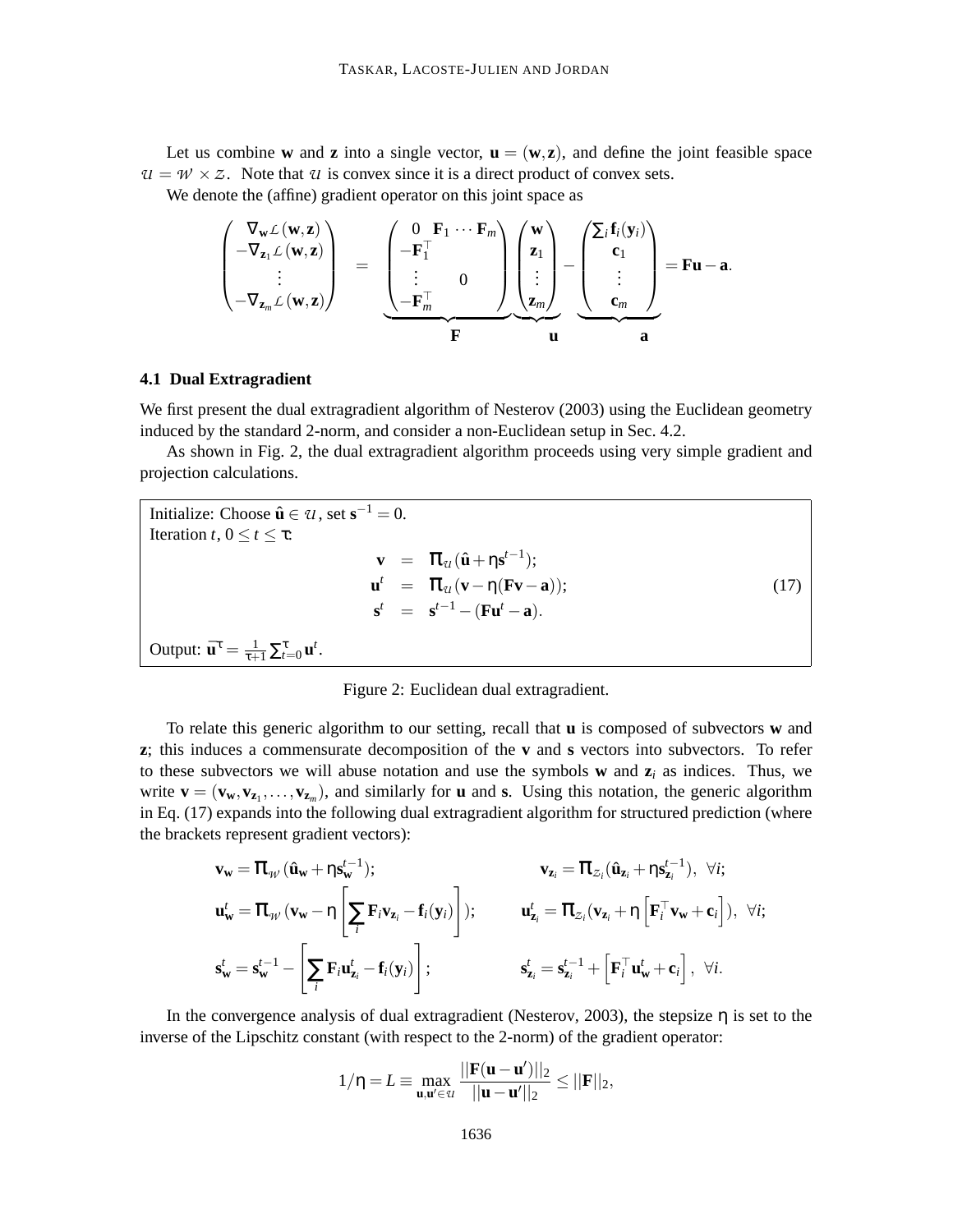where  $\|\mathbf{F}\|_2$  is the largest singular value of the matrix **F**. In practice, various simple heuristics can be considered for setting the stepsize, including search procedures based on optimizing the gap merit function (see, e.g., He and Liao, 2002).

## 4.1.1 CONVERGENCE

One measure of quality of a saddle-point solution is via the gap function:

$$
G(\mathbf{w}, \mathbf{z}) = \left[ \max_{\mathbf{z}' \in \mathcal{Z}} \mathcal{L}(\mathbf{w}, \mathbf{z}') - \mathcal{L}^* \right] + \left[ \mathcal{L}^* - \min_{\mathbf{w}' \in \mathcal{W}} \mathcal{L}(\mathbf{w}', \mathbf{z}) \right],
$$
(18)

where the optimal loss is denoted  $L^* = \min_{w' \in W} \max_{z \in Z} L(w, z)$ . For non-optimal points  $(w, z)$ , the gap  $G$  (**w**, **z**) is positive and serves as a useful merit function, a measure of accuracy of a solution found by the extragradient algorithm. At an optimum we have

$$
\mathcal{G}\left(\mathbf{w}^{*},\mathbf{z}^{*}\right)=\max_{\mathbf{z}'\in\mathcal{Z}}\mathcal{L}\left(\mathbf{w}^{*},\mathbf{z}'\right)-\min_{\mathbf{w}'\in\mathcal{W}}\mathcal{L}\left(\mathbf{w}',\mathbf{z}^{*}\right)=0.
$$

Define the Euclidean divergence function as

$$
d(\mathbf{v}, \mathbf{v}') = \frac{1}{2} ||\mathbf{v} - \mathbf{v}'||_2^2,
$$

and define a restricted gap function parameterized by positive divergence radii  $D_w$  and  $D_z$ 

$$
\mathcal{G}_{D_{\mathbf{w}},D_{\mathbf{z}}}(\mathbf{w},\mathbf{z}) = \max_{\mathbf{z}'\in\mathcal{Z}}\left[\mathcal{L}\left(\mathbf{w},\mathbf{z}'\right):d\left(\mathbf{\hat{z}},\mathbf{z}'\right)\leq D_{\mathbf{z}}\right] - \min_{\mathbf{w}'\in\mathcal{W}}\left[\mathcal{L}\left(\mathbf{w}',\mathbf{z}\right):d\left(\mathbf{\hat{w}},\mathbf{w}'\right)\leq D_{\mathbf{w}}\right],
$$

where the point  $\hat{\mathbf{u}} = (\hat{\mathbf{u}}_{\mathbf{w}}, \hat{\mathbf{u}}_{\mathbf{z}}) \in \mathcal{U}$  is an arbitrary point that can be thought of as the "center" of  $\mathcal{U}$ . Assuming there exists a solution  $\mathbf{w}^*$ ,  $\mathbf{z}^*$  such that  $d(\hat{\mathbf{w}}, \mathbf{w}^*) \le D_{\mathbf{w}}$  and  $d(\hat{\mathbf{z}}, \mathbf{z}^*) \le D_{\mathbf{z}}$ , this restricted gap function coincides with the unrestricted function defined in Eq. (18). The choice of the center point  $\hat{\mathbf{u}}$  should reflect an expectation of where the "average" solution lies, as will be evident from the convergence guarantees presented below. For example, we can take  $\hat{\mathbf{u}}_{\mathbf{w}} = 0$  and let  $\hat{\mathbf{u}}_{\mathbf{z}_i}$  correspond to the encoding of the target **y***<sup>i</sup>* .

By Theorem 2 of Nesterov (2003), after  $\tau$  iterations, the gap of  $(\bar{w}^{\tau}, \bar{z}^{\tau}) = \bar{u}^{\tau}$  is upper bounded by:

$$
G_{D_{\mathbf{w}},D_{\mathbf{z}}}(\bar{\mathbf{w}}^{\tau},\bar{\mathbf{z}}^{\tau}) \leq \frac{(D_{\mathbf{w}} + D_{\mathbf{z}})L}{\tau + 1}.
$$
\n(19)

This implies that  $O\left(\frac{1}{\epsilon}\right)$  $\frac{1}{ε}$ ) steps are required to achieve a desired accuracy of solution ε as measured by the gap function. Note that the exponentiated gradient algorithm (Bartlett et al., 2005) has the same  $O\left(\frac{1}{\epsilon}\right)$  $\frac{1}{\epsilon}$ ) convergence rate. This sublinear convergence rate is slow compared to interior point methods, which enjoy superlinear convergence (Boyd and Vandenberghe, 2004). However, the simplicity of each iteration, the locality of key operations (projections), and the linear memory requirements make this a practical algorithm when the desired accuracy  $\epsilon$  is not too small, and, in particular, these properties align well with the desiderata of large-scale machine learning algorithms. We illustrate these properties experimentally in Section 6.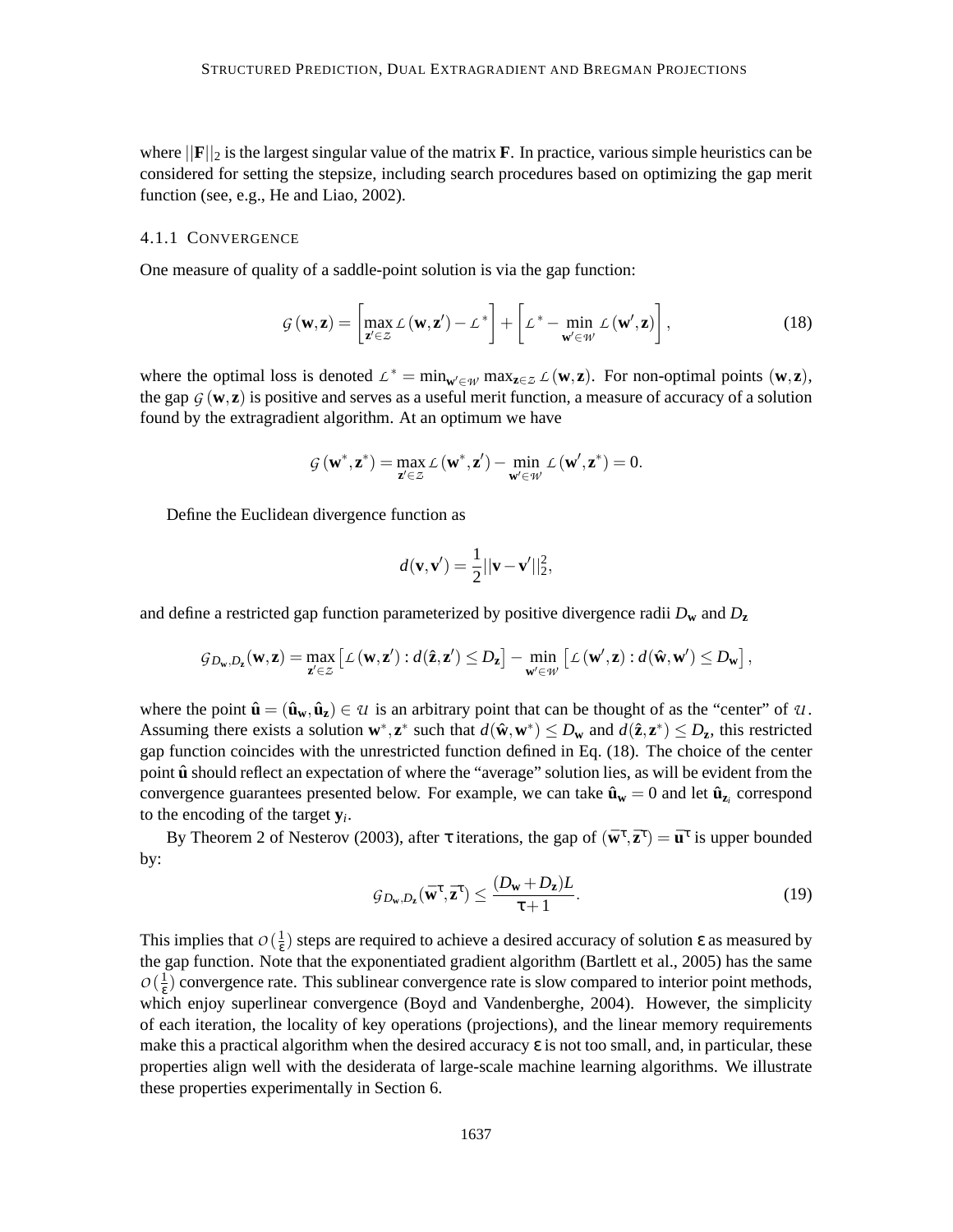

Figure 3: Euclidean projection onto the matching polytope using min-cost quadratic flow. Source *s* is connected to all the "source" nodes and target *t* connected to all the "target" nodes, using edges of capacity 1 and cost 0. The original edges *jk* have a quadratic cost  $\frac{1}{2}(z'_{jk} - z'_{jk})$  $(z_{jk})^2$  and capacity 1.

#### 4.1.2 PROJECTIONS

The efficiency of the algorithm hinges on the computational complexity of the Euclidean projection onto the feasible sets  $W$  and  $Z_i$ . In the case of  $W$ , projections are cheap when we have a 2-norm ball  $\{w : ||w||_2 \le \gamma\}$ :  $\pi_w(w) = \gamma w / \max(\gamma, ||w||_2)$ . Additional non-negativity constraints on the parameters (e.g.,  $w_e \ge 0$ ) can also be easily incorporated by clipping negative values. Projections onto the 1-norm ball are not expensive either (Boyd and Vandenberghe, 2004), but may be better handled by the non-Euclidean setup we discuss below.

We turn to the consideration of the projections onto  $z_i$ . The complexity of these projections is the key issue determining the viability of the extragradient approach for our class of problems. In fact, for both alignment and matchings these projections turn out to reduce to classical network flow problems for which efficient solutions exist. In case of alignment,  $z_i$  is the convex hull of the bipartite matching polytope and the projections onto  $z_i$  reduce to the much-studied minimum cost quadratic flow problem (Bertsekas, 1998). In particular, the projection problem  $\mathbf{z} = \pi_{z_i}(\mathbf{z}_i)$  can be computed by solving

$$
\min_{0 \le z_i \le 1} \sum_{j \in \mathcal{E}_i} \frac{1}{2} (z'_{i,jk} - z_{i,jk})^2
$$
\n
$$
\text{s.t.} \sum_{j \in \mathcal{V}_i^s} z_{i,jk} \le 1, \ \forall j \in \mathcal{V}_i^t; \qquad \sum_{k \in \mathcal{V}_i^t} z_{i,jk} \le 1, \ \forall k \in \mathcal{V}_i^s.
$$

We use a standard reduction of bipartite matching to min-cost flow (see Fig. 3) by introducing a source node *s* connected to all the words in the "source" sentence,  $V_i^s$ , and a target node *t* connected to all the words in the "target" sentence,  $v_i^t$ , using edges of capacity 1 and cost 0. The original edges *jk* have a quadratic cost  $\frac{1}{2}(z'_{i,jk} - z_{i,jk})^2$  and capacity 1. Since the edge capacities are 1, the flow conservation constraints at each original node ensure that the (possibly fractional) degree of each node in a valid flow is at most 1. Now the minimum cost flow from the source *s* to the target *t* computes projection of  $\mathbf{z}'_i$  onto  $z_i$ .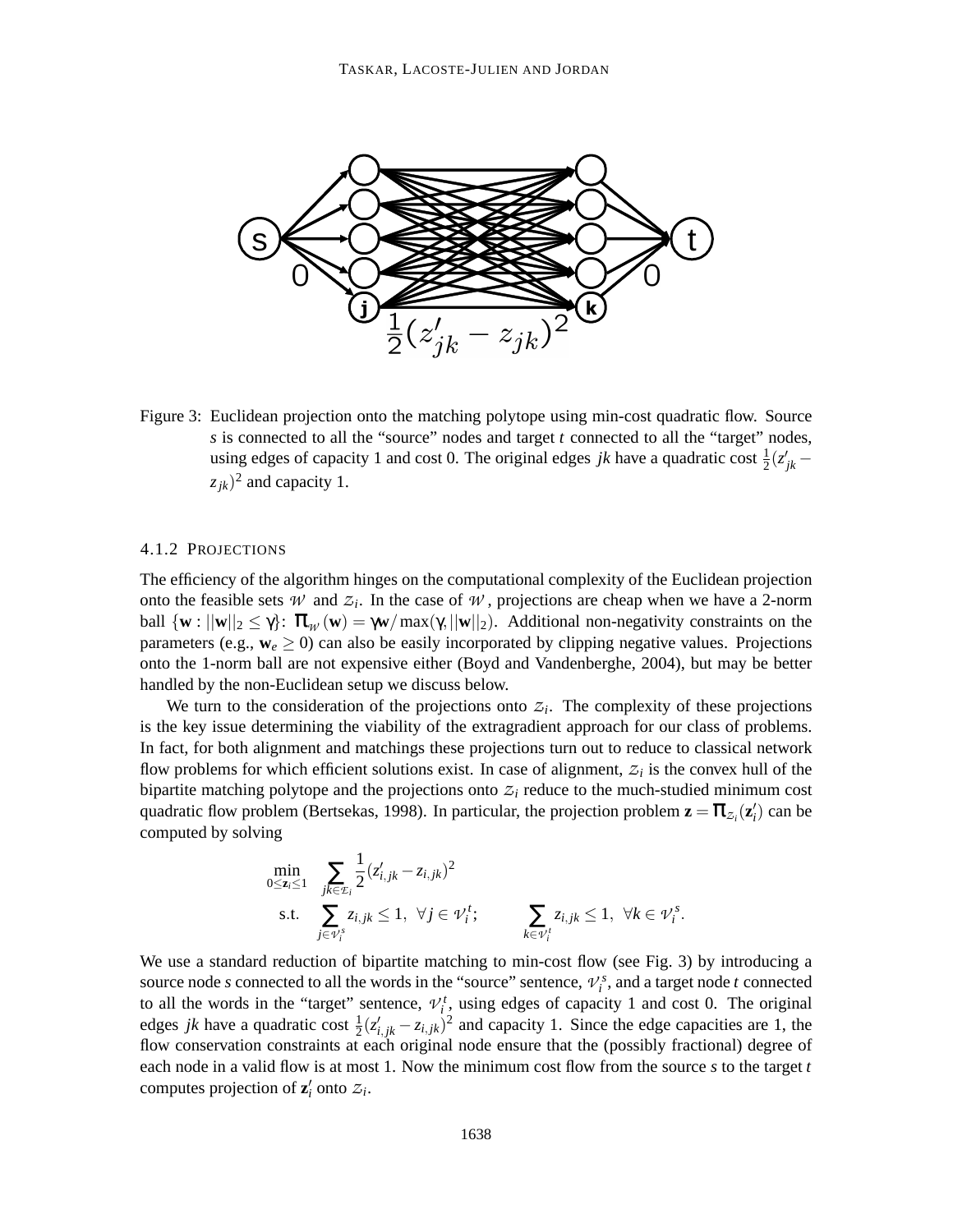The reduction of the min-cut polytope projection to a convex network flow problem is more complicated; we present this reduction in Appendix A. Algorithms for solving convex network flow problems (see, for example, Bertsekas et al., 1997) are nearly as efficient as those for solving linear min-cost flow problems, bipartite matchings and min-cuts. In case of word alignment, the running time scales with the cube of the sentence length. We use standard, publicly-available code for solving this problem (Guerriero and Tseng, 2002).<sup>2</sup>

## **4.2 Non-Euclidean Dual Extragradient**

Euclidean projections may not be easy to compute for many structured prediction problems or parameter spaces. The non-Euclidean version of the algorithm of Nesterov (2003) affords flexibility to use other types of (Bregman) projections. The basic idea is as follows. Let  $d(\mathbf{u}, \mathbf{u}')$  denote a suitable divergence function (see below for a definition) and define a proximal step operator:

$$
T_{\eta}(\mathbf{u}, \mathbf{s}) \equiv \underset{\mathbf{u}' \in \mathcal{U}}{\arg \max} [\mathbf{s}^{\top}(\mathbf{u}' - \mathbf{u}) - \frac{1}{\eta}d(\mathbf{u}, \mathbf{u}')].
$$

Intuitively, the operator tries to make a large step from **u** in the direction of **s** but not too large as measured by  $d(\cdot, \cdot)$ . Then the only change to the algorithm is to switch from using a Euclidean projection of a gradient step  $\pi_u(u + \frac{1}{n})$  $\frac{1}{n}$ **s**) to a proximal step in a direction of the gradient  $T_n(\mathbf{u}, \mathbf{s})$ (see Fig. 4):

Initialize: Choose 
$$
\hat{\mathbf{u}} \in \tilde{\mathcal{U}}
$$
, set  $\mathbf{s}^{-1} = 0$ .

\nIteration  $t, 0 \le t \le \tau$ :

\n
$$
\mathbf{v}_{\mathbf{w}} = T_{\eta}(\hat{\mathbf{u}}_{\mathbf{w}}, \mathbf{s}_{\mathbf{w}}^{t-1}); \qquad \mathbf{v}_{\mathbf{z}_i} = T_{\eta}(\hat{\mathbf{u}}_{\mathbf{z}_i}, \mathbf{s}_{\mathbf{z}_i}^{t-1}), \forall i;
$$
\n
$$
\mathbf{u}_{\mathbf{w}}^t = T_{\eta}(\mathbf{v}_{\mathbf{w}}, -\left[\sum_i \mathbf{F}_i \mathbf{v}_{\mathbf{z}_i} - \mathbf{f}_i(\mathbf{y}_i)\right]; \qquad \mathbf{u}_{\mathbf{z}_i}^t = T_{\eta}(\mathbf{v}_{\mathbf{z}_i}, \left[\mathbf{F}_i^\top \mathbf{v}_{\mathbf{w}} + \mathbf{c}_i\right]), \forall i;
$$
\n
$$
\mathbf{s}_{\mathbf{w}}^t = \mathbf{s}_{\mathbf{w}}^{t-1} - \left[\sum_i \mathbf{F}_i \mathbf{u}_{\mathbf{z}_i}^t - \mathbf{f}_i(\mathbf{y}_i)\right]; \qquad \mathbf{s}_{\mathbf{z}_i}^t = \mathbf{s}_{\mathbf{z}_i}^{t-1} + \left[\mathbf{F}_i^\top \mathbf{u}_{\mathbf{w}}^t + \mathbf{c}_i\right], \forall i.
$$
\nOutput:

\n $\bar{\mathbf{u}}^{\tau} = \frac{1}{\tau + 1} \sum_{i=0}^{\tau} \mathbf{u}^t.$ 

Figure 4: Non-Euclidean dual extragradient.

To define the range of possible divergence functions and to state convergence properties of the algorithm, we will need some more definitions. We follow the development of Nesterov (2003). Given a norm  $||\cdot||^{w}$  on *W* and norms  $||\cdot||^{z_i}$  on  $z_i$ , we combine them into a norm on *U* as

$$
||\mathbf{u}|| = \max(||\mathbf{w}||^{\mathcal{W}}, ||\mathbf{z}_1||^{z_1}, \ldots, ||\mathbf{z}_m||^{z_m}).
$$

We denote the dual of *U* (the vector space of linear functions on *U*) as  $U^*$ . The norm  $||\cdot||$  on the space *U* induces the dual norm  $|| \cdot ||_*$  for all  $\mathbf{s} \in \mathcal{U}^*$ :

$$
||\mathbf{s}||_* \equiv \max_{\mathbf{u} \in \mathcal{U}, ||\mathbf{u}|| \leq 1} \mathbf{s}^\top \mathbf{u}.
$$

<sup>2.</sup> Available from http://www.math.washington.edu/∼tseng/netflowg nl/.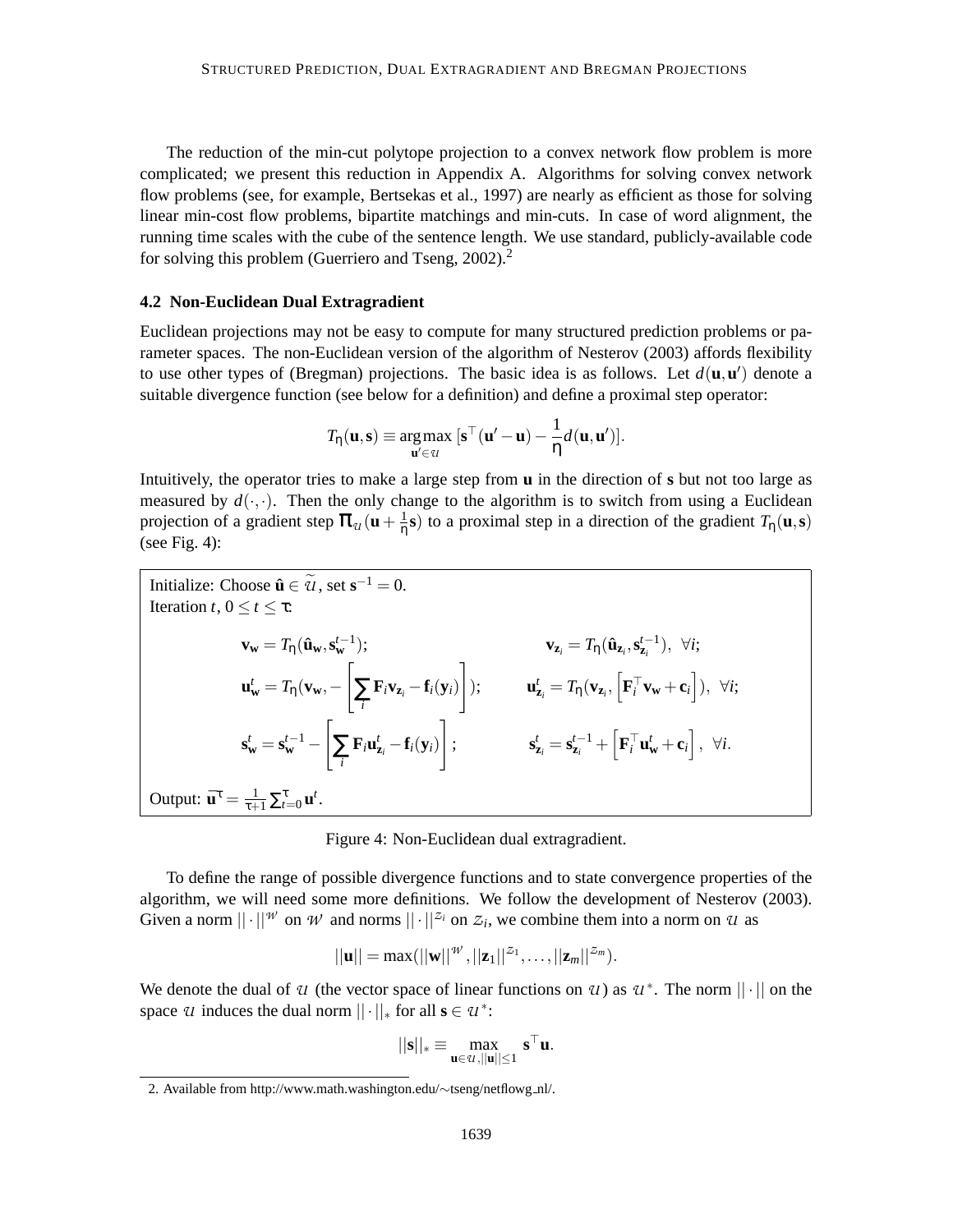The Lipschitz constant with respect to this norm (used to set  $\eta = 1/L$ ) is

$$
L \equiv \max_{\mathbf{u}, \mathbf{u}' \in \mathcal{U}} \frac{||\mathbf{F}(\mathbf{u} - \mathbf{u}')||_*}{||\mathbf{u} - \mathbf{u}'||}.
$$

The dual extragradient algorithm adjusts to the geometry induced by the norm by making use of Bregman divergences. We assume a strongly convex function  $h(\mathbf{u})$ :

$$
\textstyle \,h(\alpha\mathbf{u}+(1-\alpha)\mathbf{u}')\leq \alpha h(\mathbf{u})+(1-\alpha)h(\mathbf{u}')-\alpha(1-\alpha)\frac{\sigma}{2}||\mathbf{u}-\mathbf{u}'||^2,\qquad \quad \forall \mathbf{u},\mathbf{u}',\alpha\in[0,1],
$$

for some  $\sigma > 0$ , the convexity parameter of  $h(\cdot)$ . This function is constructed from strongly convex functions on each of the spaces *W* and  $Z_i$  by a simple sum:  $h(\mathbf{u}) = h(\mathbf{w}) + \sum_i h(\mathbf{z}_i)$ . Its conjugate is defined as:

$$
h^*(\mathbf{s}) \equiv \max_{\mathbf{u}\in u} \; [\mathbf{s}^\top \mathbf{u} - h(\mathbf{u})].
$$

Since  $h(\cdot)$  is strongly convex,  $h^*(\mathbf{u})$  is well-defined and differentiable at any  $\mathbf{s} \in \mathcal{U}^*$ . We define

$$
\widetilde{u} \equiv \{ \nabla h^*(\mathbf{s}) : \mathbf{s} \in u^* \}.
$$

We further assume that  $h(\cdot)$  is differentiable at any  $\mathbf{u} \in \mathcal{U}$ ; since it is also strongly convex, for any two points  $\mathbf{u} \in \mathcal{U}$  and  $\mathbf{u}' \in \mathcal{U}$  we have

$$
h(\mathbf{u}') \geq h(\mathbf{u}) + \nabla h(\mathbf{u})^\top (\mathbf{u}' - \mathbf{u}) + \frac{\sigma}{2} ||\mathbf{u}' - \mathbf{u}||^2,
$$

and we can define the Bregman divergence:

$$
d(\mathbf{u}, \mathbf{u}') = h(\mathbf{u}') - h(\mathbf{u}) - \nabla h(\mathbf{u})^\top (\mathbf{u}' - \mathbf{u}).
$$

Note that when  $||\cdot||$  is the 2-norm, we can use  $h(\mathbf{u}) = \frac{1}{2}||\mathbf{u}||_2^2$ , which has convexity parameter  $\sigma = 1$ , and induces the usual squared Euclidean distance  $d(\mathbf{u}, \mathbf{u}') = \frac{1}{2} ||\mathbf{u} - \mathbf{u}'||_2^2$ . When  $|| \cdot ||$  is the 1-norm, we can use the negative entropy  $h(\mathbf{u}) = -\mathbf{H}(\mathbf{u})$  (say if *U* is a simplex), which also has  $\sigma = 1$  and recovers the Kullback-Leibler divergence  $d(\mathbf{u}, \mathbf{u}') = \text{KL}(\mathbf{u}'||\mathbf{u})$ .

With these definitions, the convergence bound in Eq. (19) applies to the non-Euclidean setup, but now the divergence radii are measured using Bregman divergence and the Lipschitz constant is computed with respect to a different norm.

## EXAMPLE 1: *L*<sup>1</sup> REGULARIZATION

Suppose  $W = \{w : ||w||_1 \leq \gamma\}$ . We can transform this constraint set into a simplex constraint by the following variable transformation. Let  $\mathbf{w} = \mathbf{w}^+ - \mathbf{w}^-$ ,  $v_0 = 1 - ||\mathbf{w}||_1 / \gamma$ , and  $\mathbf{v} \equiv (v_0, \mathbf{w}^+ / \gamma, \mathbf{w}^- / \gamma)$ . Then  $\nu = {\mathbf{v} : \mathbf{v} \geq 0; \mathbf{1}^\top \mathbf{v} = 1}$  corresponds to  $\mathcal{W}$ . We define  $h(\mathbf{v})$  as the negative entropy of  $\mathbf{v}$ :

$$
h(\mathbf{v}) = \sum_{d} v_d \log v_d.
$$

The resulting conjugate function and its gradient are given by

$$
h^*(\mathbf{s}) = \log \sum_d e^{s_d};
$$
  $\frac{\partial h^*(\mathbf{s})}{\partial s_d} = \frac{e^{s_d}}{\sum_d e^{s_d}}.$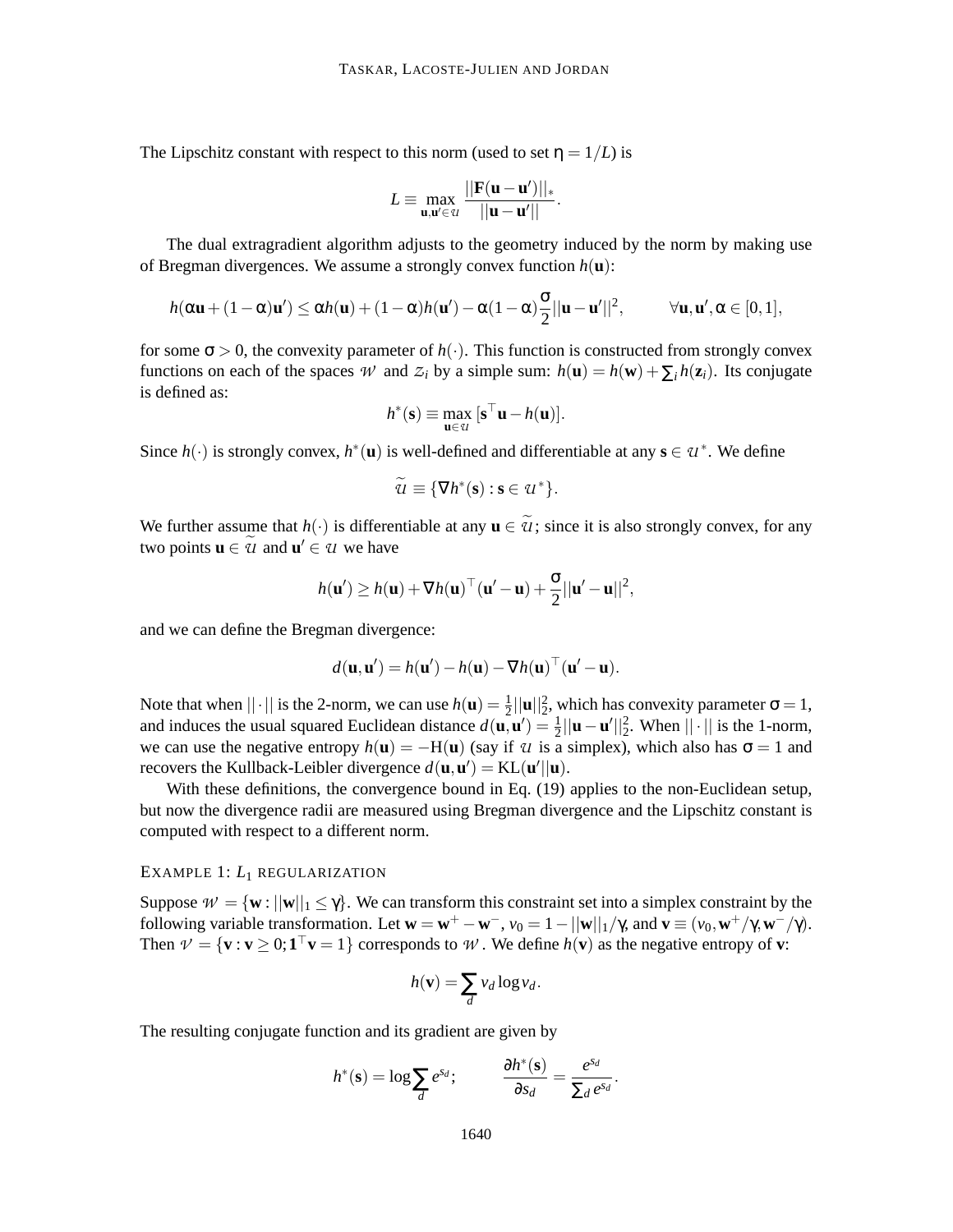Hence, the gradient space of  $h^*(s)$  is the interior of the simplex,  $\nu' = {\mathbf{v} : \mathbf{v} > 0; \mathbf{1}^\top \mathbf{v} = 1}.$  The corresponding Bregman divergence is the standard Kullback-Leibler divergence

$$
d(\mathbf{v},\mathbf{v}') = \sum_d v'_d \log \frac{v'_d}{v_d}, \ \ \forall \mathbf{v} \in \widetilde{\mathcal{V}}, \mathbf{v}' \in \mathcal{V},
$$

and the Bregman proximal step or projection,  $\tilde{\mathbf{v}} = T_{\eta}(\mathbf{v}, \mathbf{s}) = \arg \max_{\mathbf{v}' \in \mathbf{v}} [\mathbf{s}^\top \mathbf{v}' - \frac{1}{\eta}]$  $\frac{1}{\eta}d(\mathbf{v}, \mathbf{v}')$ ] is given by a multiplicative update:

$$
\tilde{v}_d = \frac{v_d e^{\eta s_d}}{\sum_d v_d e^{\eta s_d}}.
$$

Note that we cannot choose  $\hat{\mathbf{u}}_{\mathbf{v}} = (1, \mathbf{0}, \mathbf{0})$  as the center of  $\hat{\mathbf{v}}$  —given that the updates are multiplicative the algorithm will not make any progress in this case. In fact, this choice is precluded by the constraint that  $\hat{\mathbf{u}}_{\mathbf{v}} \in \mathcal{V}$ , not just  $\hat{\mathbf{u}}_{\mathbf{v}} \in \mathcal{V}$ . A reasonable choice is to set  $\hat{\mathbf{u}}_{\mathbf{v}}$  to be the center of the simplex  $\nu$ ,  $\hat{\mathbf{u}}_{v_d} = \frac{1}{|\nu|}$  $\frac{1}{|\nu|} = \frac{1}{2|\nu|}$  $\frac{1}{2|W|+1}$ .

## EXAMPLE 2: TREE-STRUCTURED MARGINALS

Consider the case in which each example *i* corresponds to a tree-structured Markov network, and *Z<sup>i</sup>* is defined by the normalization and marginalization constraints in Eq. (2) and Eq. (3) respectively. These constraints define the space of valid marginals. For simplicity of notation, we assume that we are dealing with a single example *i* and drop the explicit index *i*. Let us use a more suggestive notation for the components of **z**:  $z_j(\alpha) = z_{j\alpha}$  and  $z_{jk}(\alpha, \beta) = z_{jk\alpha\beta}$ . We can construct a natural joint probability distribution via

$$
P_{\mathbf{z}}(\mathbf{y}) = \prod_{j k \in \mathcal{I}} z_{jk}(y_j, y_k) \prod_{j \in \mathcal{V}} (z_j(y_j))^{1 - q_j},
$$

where  $q_j$  is the number of neighbors of node *j*. Now **z** defines a point on the simplex of joint distributions over  $\gamma$ , which has dimension  $|\gamma|$ . One natural measure of complexity in this enlarged space is the 1-norm. We define *h*(**z**) as the negative entropy of the distribution represented by **z**:

$$
h(\mathbf{z}) = \sum_{jk \in \mathcal{I}} \sum_{\alpha \in \mathcal{D}_j, \beta \in \mathcal{D}_k} z_{jk}(\alpha, \beta) \log z_{jk}(\alpha, \beta) + (1 - q_j) \sum_{j \in \mathcal{V}} \sum_{\alpha \in \mathcal{D}_j} z_j(\alpha) \log z_j(\alpha).
$$

The resulting  $d(\mathbf{z}, \mathbf{z}')$  is the Kullback-Leibler divergence  $KL(P_{\mathbf{z}'}||P_{\mathbf{z}})$ . The corresponding Bregman step or projection operator,  $\tilde{\mathbf{z}} = T_{\eta}(\mathbf{z}, \mathbf{s}) = \arg \max_{\mathbf{z}' \in \mathcal{Z}} [\mathbf{s}^\top \mathbf{z}' - \frac{1}{\eta} \text{KL}(P_{\mathbf{z}'} || P_{\mathbf{z}})]$  is given by a multiplicative update on the space of distributions:

$$
P_{\tilde{\mathbf{z}}}(\mathbf{y}) = \frac{1}{Z} P_{\mathbf{z}}(\mathbf{y}) e^{\eta [\Sigma_{jk} s_{jk}(y_j, y_k) + \Sigma_j s_j(y_j)]} = \frac{1}{Z} \prod_{jk} z_{jk}(y_j, y_k) e^{\eta s_{jk}(y_j, y_k)} \prod_j (z_j(y_j))^{1 - q_j} e^{\eta s_j(y_j)},
$$

where we use the same indexing for the dual space vector **s** as for **z** and *Z* is a normalization constant. Hence, to obtain the projection  $\tilde{z}$ , we compute the node and edge marginals of the distribution  $P_{\tilde{z}}(y)$ via the standard sum-product dynamic programming algorithm using the node and edge potentials defined above. Note that the form of the multiplicative update of the projection resembles that of exponentiated gradient. As in the example above, we cannot let  $\hat{u}_z$  be a corner (or any boundary point) of the simplex since  $Z$  does not include it. A reasonable choice for  $\hat{u}_z$  would be either the center of the simplex or a point near the target structure but in the interior of the simplex.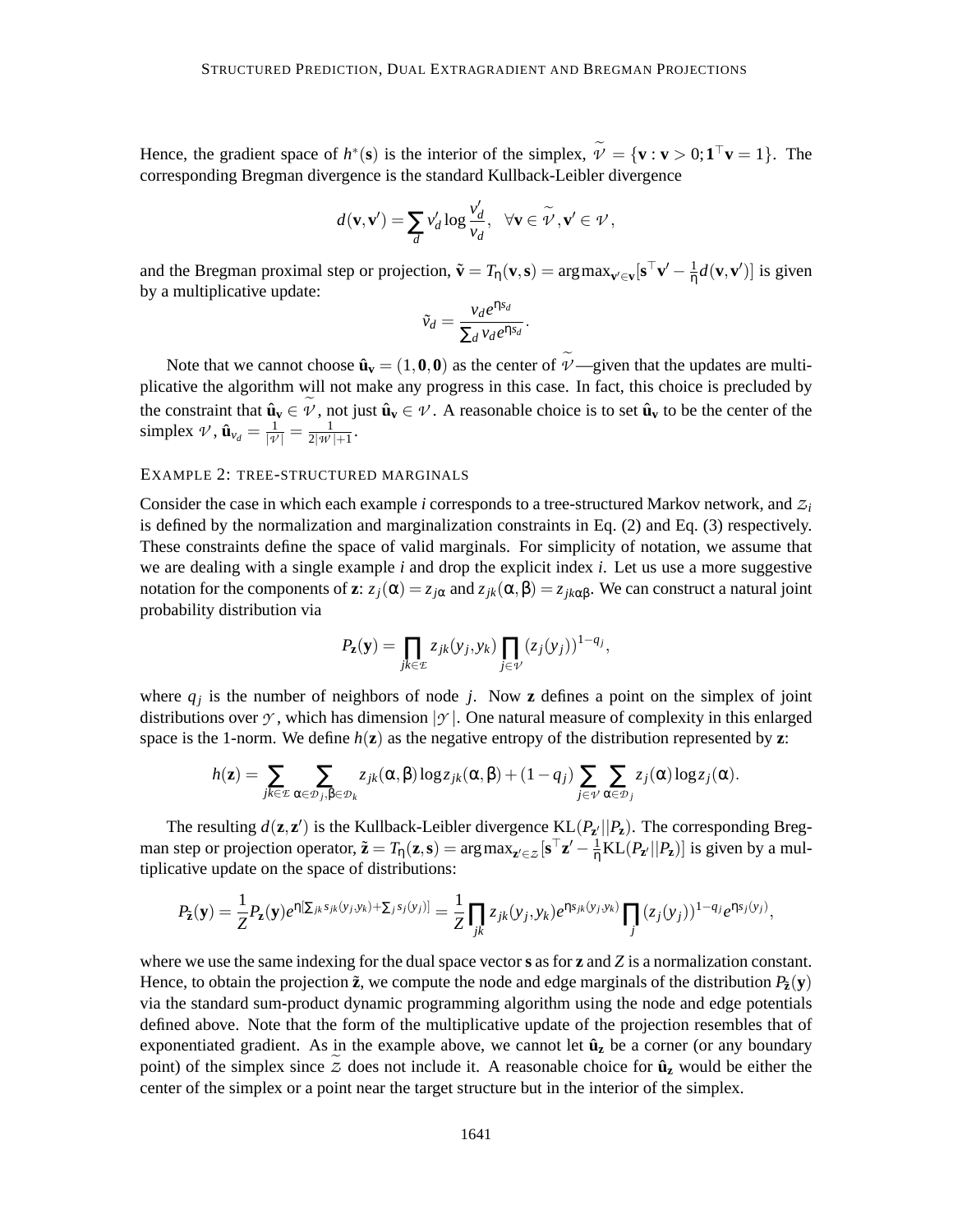## **5. Memory-Efficient Formulation**

Consider the memory requirements of the algorithm. The algorithm maintains the vector s<sup>τ</sup> as well as the running average,  $\bar{\mathbf{u}}^{\tau}$ , a total dimensionality of  $|\mathcal{W}| + |\mathcal{Z}|$ . Note, however, that these vectors are related very simply by:

$$
\mathbf{s}^\tau = -\sum_{t=0}^\tau (\mathbf{F}\mathbf{u}^t - \mathbf{a}) = -(\tau+1)(\mathbf{F}\bar{\mathbf{u}}^\tau - \mathbf{a}).
$$

So it suffices to only maintain the running average  $\bar{\mathbf{u}}^{\tau}$  and reconstruct **s** as needed.

In problems in which the number of examples, *m*, is large we can take advantage of the fact that the memory needed to store the target structure  $y_i$  is often much smaller than the corresponding vector  $\mathbf{z}_i$ . For example, for word alignment, we need  $O(|\mathcal{V}_i^s| \log |\mathcal{V}_i^t|)$  bits to encode a matching  $\mathbf{y}_i$ by using roughly log  $V_i^t$  bits per node in  $V_i^s$  to identify its match. By contrast, we need  $|V_i^s||V_i^t|$ floating numbers to maintain  $z_i$ . The situation is worse in context-free parsing, where a parse tree  $\mathbf{y}_i$  requires space linear in the sentence length and logarithmic in grammar size, while  $|z_i|$  is the product of the grammar size and the cube of the sentence length.

Note that from  $\bar{\mathbf{u}}^{\tau} = (\bar{\mathbf{u}}_w^{\tau}, \bar{\mathbf{u}}_z^{\tau})$ , we only care about  $\bar{\mathbf{u}}_w^{\tau}$ , the parameters of the model, while the other component,  $\bar{\mathbf{u}}_z^{\tau}$ , maintains the state of the algorithm. Fortunately, we can eliminate the need to store  $\bar{u}_z$  by maintaining it implicitly, at the cost of storing a vector of size  $|\hat{w}|$ . This allows us to essentially have the same small memory footprint of online-type learning methods, where a single example is processed at a time and only a vector of parameters is maintained. In particular, instead of maintaining the entire vector  $\bar{\mathbf{u}}^t$  and reconstructing  $\mathbf{s}^t$  from  $\bar{\mathbf{u}}^t$ , we can instead store only  $\bar{\mathbf{u}}^t_w$  and **s** *t* **<sup>w</sup>** between iterations, since

$$
\mathbf{s}_{\mathbf{z}_i}^t = (t+1)(\mathbf{F}_i^{\top} \bar{\mathbf{u}}_{\mathbf{w}}^t + \mathbf{c}_i).
$$

The diagram in Fig. 5 illustrates the process and the algorithm is summarized in Fig. 6. We use two "temporary" variables  $\bf{v}_w$  and  $\bf{r}_w$  of size  $|W|$  to maintain intermediate quantities. The additional vector **q<sup>w</sup>** shown in Fig. 5 is introduced only to allow the diagram to be drawn in a simplified manner; it can be eliminated by using **s<sup>w</sup>** to accumulate the gradients as shown in Fig. 6. The total amount of memory needed is thus four times the number of parameters plus memory for a single example  $(\mathbf{v}_{\mathbf{z}_i}, \mathbf{u}_{\mathbf{z}_i})$ . We assume that we do not need to store  $\hat{\mathbf{u}}_{\mathbf{z}_i}$  explicitly but can construct it efficiently from  $(\mathbf{x}_i, \mathbf{y}_i)$ .

Note that in case the dimensionality of the parameter space is much larger than the dimensionality of *Z* , we can use a similar trick to only store variables of the size of **z**. In fact, if  $W = \{w : ||w||_2 \leq \gamma\}$  and we use Euclidean projections onto *W*, we can exploit kernels to define infinite-dimensional feature spaces and derive a kernelized version of the algorithm.

## **6. Experiments**

In this section we describe experiments focusing on two of the structured models we described earlier: bipartite matchings for word alignments and restricted potential Markov nets for 3D segmentation.<sup>3</sup> We compared three algorithms: the dual extragradient (dual-ex), the averaged projected gradient (proj-grad) defined in Eq. (16), and the averaged perceptron (Collins, 2002). For

<sup>3.</sup> Software implementing our dual extragradient algorithm can be found at http://www.cs.berkeley.edu/∼slacoste/research/dualex .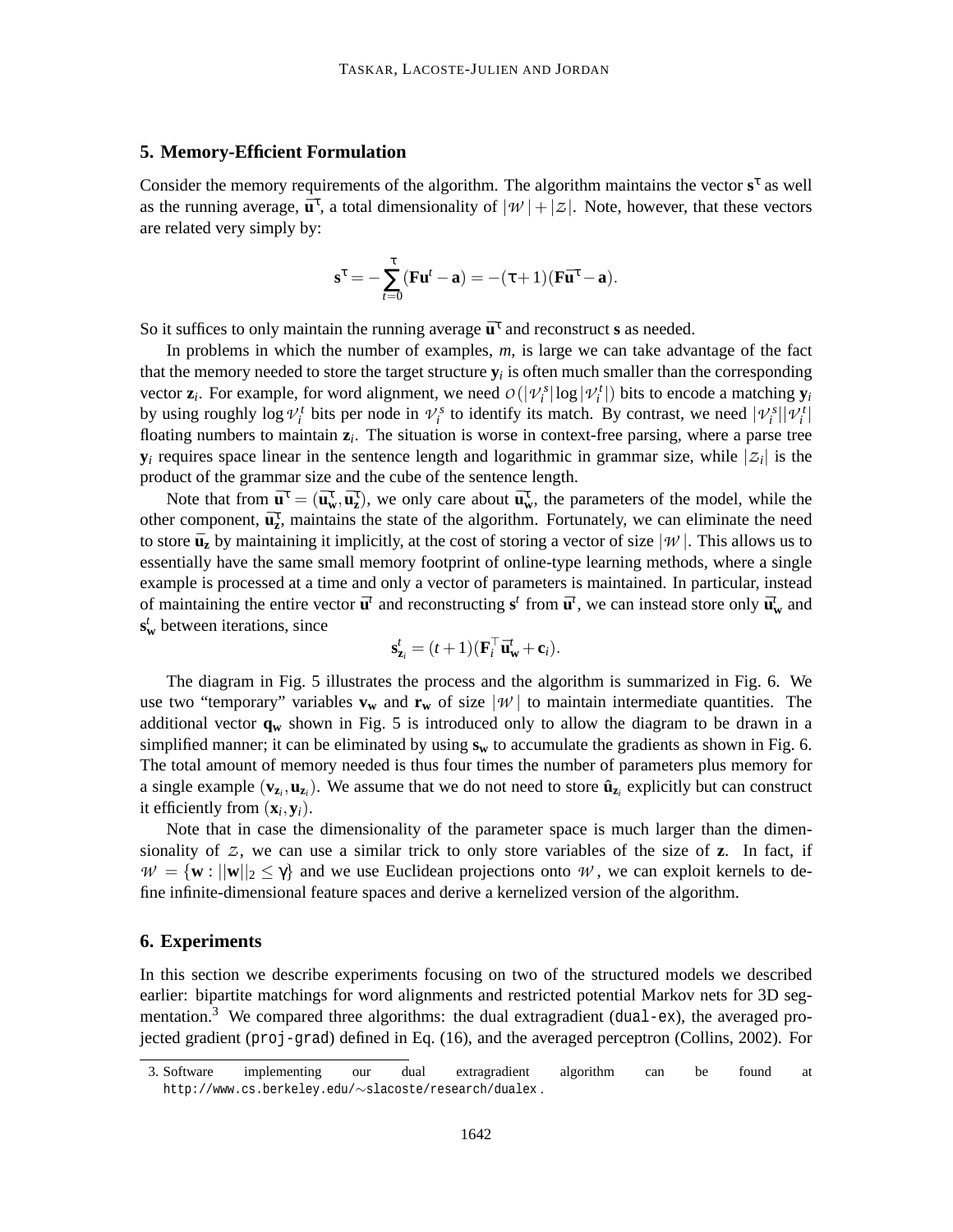

Figure 5: Dependency diagram for memory-efficient dual extragradient. The dotted box represents the computations of an iteration of the algorithm. Only  $\bar{\mathbf{u}}_{w}^{t}$  and  $\mathbf{s}_{w}^{t}$  are kept between iterations. Each example is processed one by one and the intermediate results are accumulated as  $\mathbf{r_w} = \mathbf{r_w} - \mathbf{F}_i \mathbf{v_{z_i}} + \mathbf{f}_i(\mathbf{y_i})$  and  $\mathbf{q_w} = \mathbf{q_w} - \mathbf{F}_i \mathbf{u_{z_i}} + \mathbf{f}_i(\mathbf{y_i})$ . Details shown in Fig. 6, except that intermediate variables **u<sup>w</sup>** and **q<sup>w</sup>** are only used here for pictorial clarity.

Initialize: Choose 
$$
\hat{\mathbf{u}} \in \tilde{\mathcal{U}}
$$
,  $\mathbf{s_w} = 0$ ,  $\bar{\mathbf{u}}_w = 0$ ,  $\eta = 1/L$ .

\nIteration  $t, 0 \le t \le \tau$ :

\n
$$
\mathbf{v_w} = T_\eta(\hat{\mathbf{u}}_w, \mathbf{s_w}); \quad \mathbf{r_w} = 0.
$$
\nExample  $i, 1 \le i \le m$ :

\n
$$
\mathbf{v_{z_i}} = T_\eta(\hat{\mathbf{u}}_{z_i}, t(\mathbf{F}_i^\top \bar{\mathbf{u}}_w + \mathbf{c}_i)); \quad \mathbf{r_w} = \mathbf{r_w} - \mathbf{F}_i \mathbf{v_{z_i}} + \mathbf{f}_i(\mathbf{y}_i);
$$
\n
$$
\mathbf{u_{z_i}} = T_\eta(\mathbf{v_{z_i}}, \mathbf{F}_i^\top \mathbf{v}_w + \mathbf{c}_i); \quad \mathbf{s_w} = \mathbf{s_w} - \mathbf{F}_i \mathbf{u_{z_i}} + \mathbf{f}_i(\mathbf{y}_i).
$$
\n
$$
\bar{\mathbf{u}}_w = \frac{t\bar{\mathbf{u}}_w + T_\eta(\mathbf{v}_w, \mathbf{r}_w)}{t+1}.
$$
\nOutput  $\mathbf{w} = \bar{\mathbf{u}}_w$ .

Figure 6: Memory-efficient dual extragradient.

dual-ex and proj-grad, we used Euclidean projections, which can be formulated as min-cost quadratic flow problems. We used  $\mathbf{w} = 0$  and  $\mathbf{z}_i$  corresponding to  $\mathbf{y}_i$  as the centroid  $\hat{\mathbf{u}}$  in dual-ex and as the starting point of proj-grad.

In our experiments, we consider standard  $L_2$  regularization,  $\{||\mathbf{w}||_2 \leq \gamma\}$ . A question which arises in practice is how to choose the regularization parameter γ. The typical approach is to run the algorithm for several values of the regularization parameter and pick the best model using a validation set. This can be quite expensive, though, and several recent papers have explored techniques for obtaining the whole regularization path, either exactly (Hastie et al., 2004), or approximately using path following techniques (Rosset, 2004). Instead, we run the algorithm without regularization  $(\gamma = \infty)$  and track its performance on the validation set, selecting the model with best performance. For comparison, whenever feasible with the available memory, we used commercial software to compute points on the regularization path. As we discuss below, the dual extragradient algorithm approximately follows the regularization path in our experiments (in terms of the training objective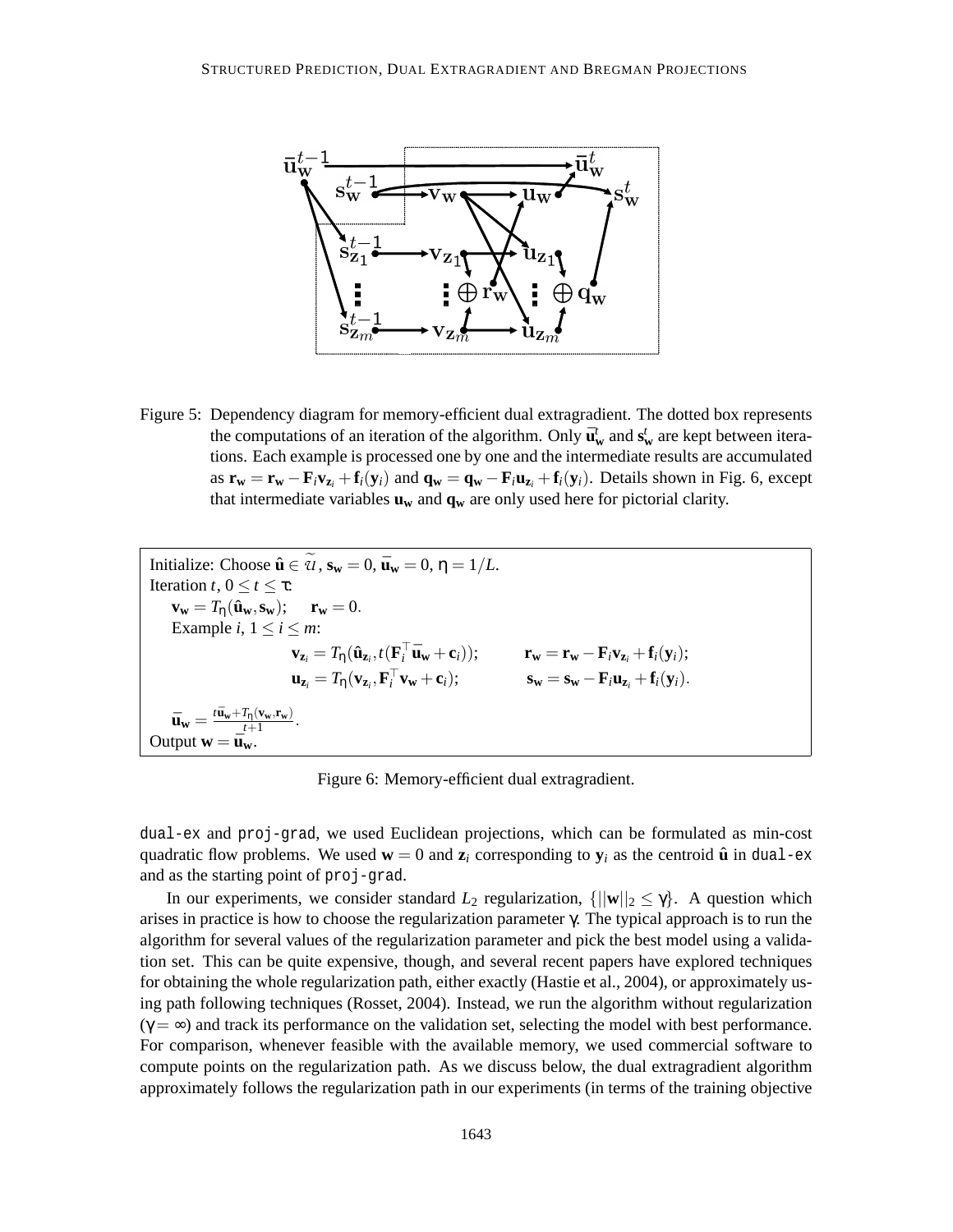and test error) in the beginning and the end of the range of  $\gamma$  and often performs better in terms of generalization error in the mid-range.

## **6.1 Object Segmentation**

We tested our algorithm on a 3D scan segmentation problem using the class of Markov networks with regular potentials that were described above. The dataset is a challenging collection of cluttered scenes containing articulated wooden puppets (Anguelov et al., 2005). It contains eleven different single-view scans of three puppets of varying sizes and positions, with clutter and occluding objects such as rope, sticks and rings. Each scan consists of around 7,000 points. Our goal was to segment the scenes into two classes—puppet and background. We use five of the scenes for our training data, three for validation and three for testing. Sample scans from the training and test set can be seen at http://www.cs.berkeley.edu/~taskar/3DSegment/. We computed spin images of size  $10 \times 5$ bins at two different resolutions, then scaled the values and performed PCA to obtain 45 principal components, which comprised our node features. We used the surface links output by the scanner as edges between points and for each edge only used a single feature, set to a constant value of 1 for all edges. This results in all edges having the same potential. The training data contains approximately 37,000 nodes and 88,000 edges. We used standard Hamming distance for our loss function  $\ell(\mathbf{y}_i, \mathbf{y}_i')$ .

We compared the performance of the dual extragradient algorithm along its unregularized path to solutions of the regularized problems for different settings of the norm.<sup>4</sup> For dual extragradient, the stepsize is set to  $\eta = 1/||\mathbf{F}||_2 \approx 0.005$ . We also compared to a variant of the averaged perceptron algorithm (Collins, 2002), where we use the batch updates to stabilize the algorithm, since we only have five training examples. We set the learning rate to 0.0007 by trying several values and picking the best value based on the validation data.

In Fig. 7(a) we track the hinge loss on the training data:

$$
\sum_{i} \max_{\mathbf{y}'_i \in \mathcal{Y}_i} \left[ \mathbf{w}^\top \mathbf{f}_i(\mathbf{y}'_i) + \ell_i(\mathbf{y}'_i) \right] - \mathbf{w}^\top \mathbf{f}_i(\mathbf{y}_i). \tag{20}
$$

The hinge loss of the regularization path (reg-path) is the minimum loss for a given norm, and hence is always lower than the hinge loss of the other algorithms. However, as the norm increases and the model approaches the unregularized solution, dual-ex loss tends towards that of reg-path. Note that proj-grad behaves quite erratically in the range of the norms shown. Fig. 7(b) shows the growth of the norm as a function of iteration number for dual-ex and ave-perc. The unregularized dual extragradient seems to explore the range of models (in terms on their norm) on the regularization path more thoroughly than the averaged perceptron and eventually asymptotes to the unregularized solution, while proj-grad quickly achieves very large norm.

Fig. 7(c) and Fig. 7(d) show validation and test error for the three algorithms. The best validation and test error achieved by the dual-ex and ave-perc algorithms as well as reg-path are fairly close, however, this error level is reached at very different norms. Since the number of scenes in the validation and test data is very small (three), because of variance, the best norm on validation is not very close to the best norm on the test set. Selecting the best model on the validation set leads to test errors of 3.4% for dual-ex, 3.5% for ave-perc, 3.6% for reg-path and 3.8% for proj-grad

<sup>4.</sup> We used CPLEX to solve the regularized problems and also to find the projections onto the min-cut polytope, since the min-cost quadratic flow code we used (Guerriero and Tseng, 2002) does not support negative flows on edges, which are needed in the formulation presented in Appendix A.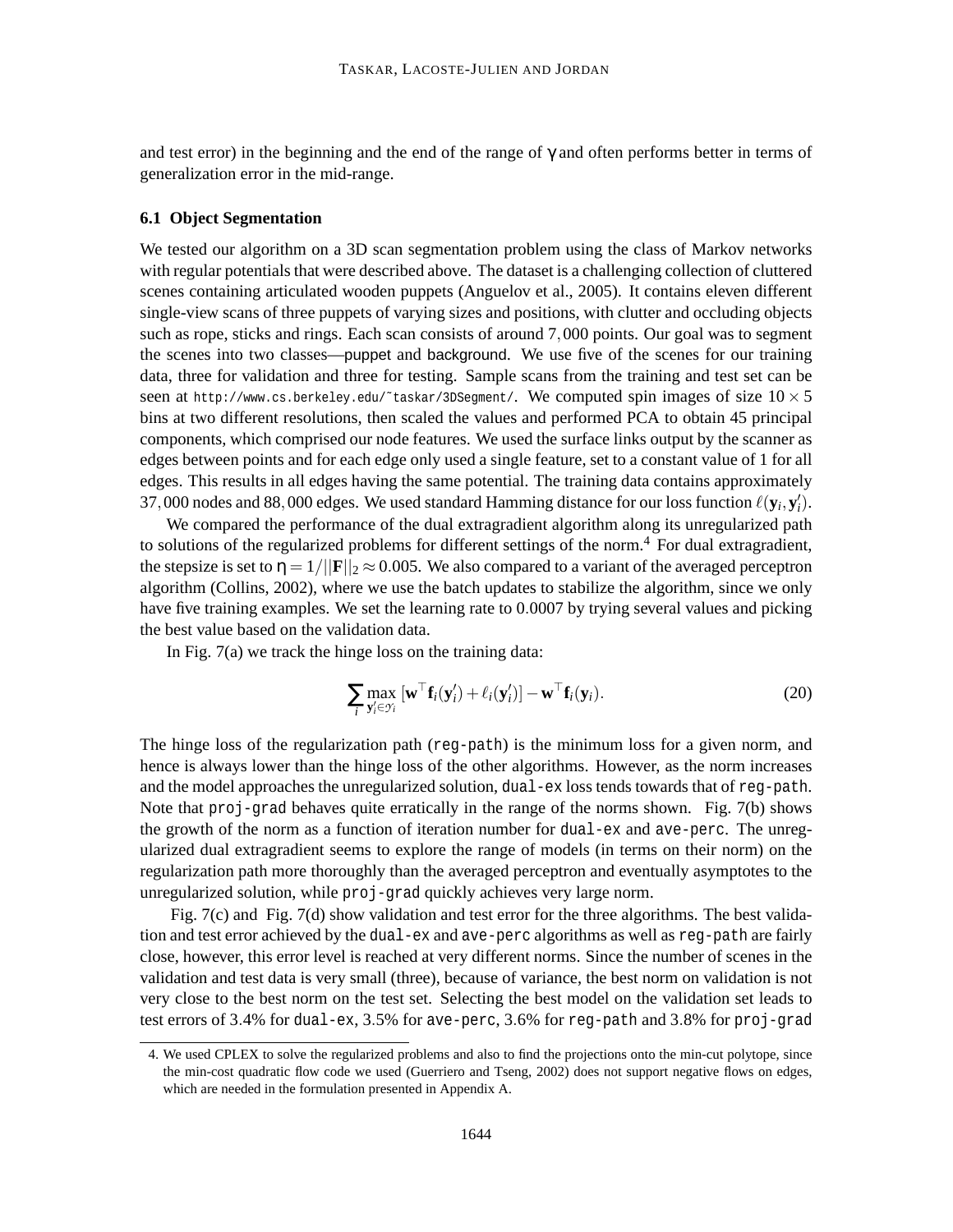

Figure 7: Object segmentation results: (a) Training hinge loss for the regularization path (reg-path), the averaged projected gradient (proj-grad), the averaged perceptron (ave-perc) and unregularized dual extragradient (dual-ex) vs. the norm of the parameters. (b) Norm of the parameters vs. iteration number for the three algorithms. (c) Validation error vs. the norm of the parameters. (d) Test error vs. the norm of the parameters.

(proj-grad actually improves performance after the model norm is larger than 500, which is not shown in the graphs).

## **6.2 Word Alignment**

We also tested our algorithm on word-level alignment using a data set from the 2003 NAACL set (Mihalcea and Pedersen, 2003), the English-French Hansards task. This corpus consists of 1.1M pairs of sentences, and comes with a validation set of 37 sentence pairs and a test set of 447 word-aligned sentences. The validation and test sentences have been hand-aligned (see Och and Ney, 2003) and are marked with both *sure* and *possible* alignments. Using these alignments, the *alignment error rate* (AER) is calculated as:

$$
AER(A, S, P) = 1 - \frac{|A \cap S| + |A \cap P|}{|A| + |S|},
$$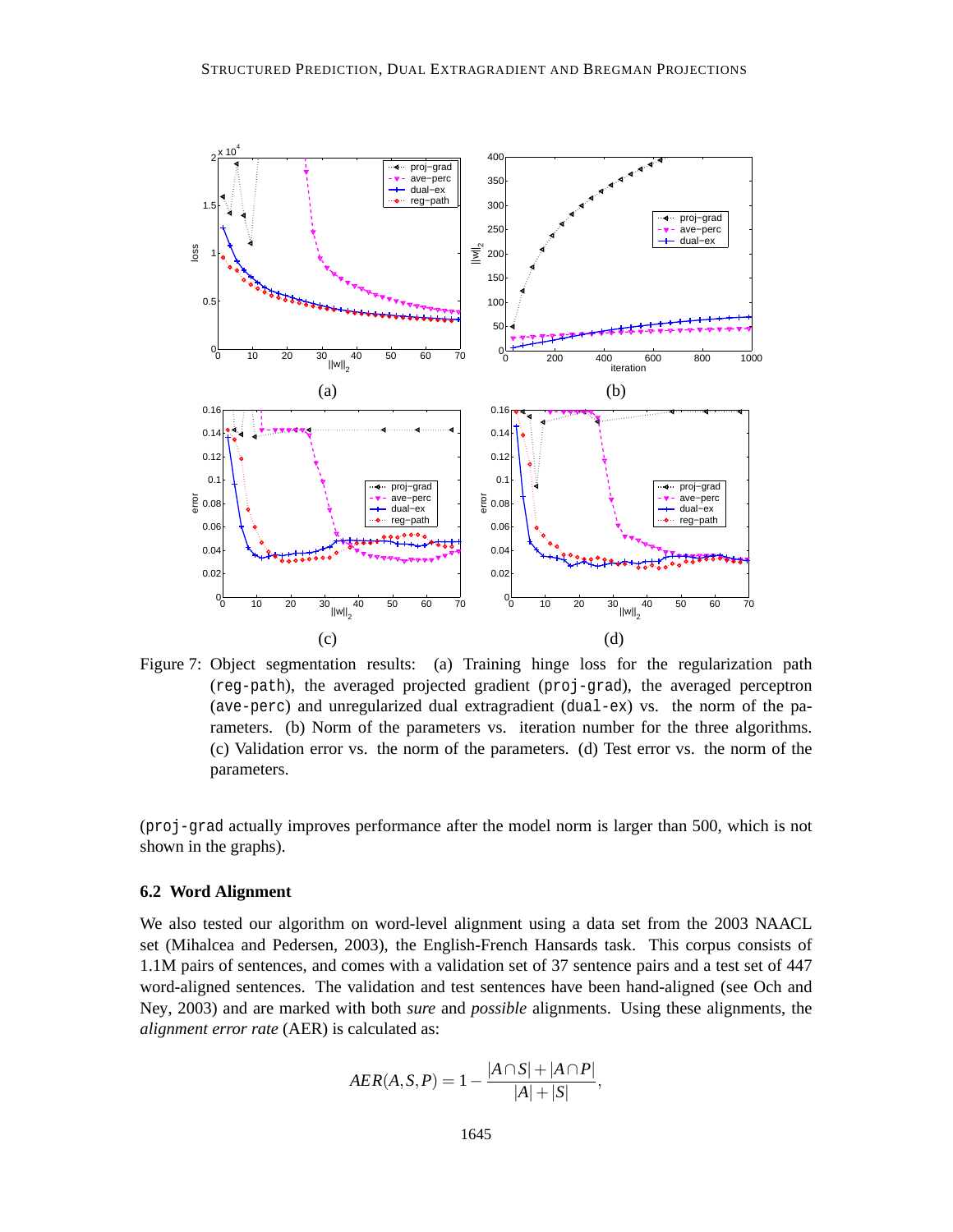where *A* is a set of proposed alignment pairs, *S* is the set of sure gold pairs, and *P* is the set of possible gold pairs (where  $S \subseteq P$ ).

We experimented with two different training settings. In the first one, we split the original test set into 100 training examples and 347 test examples—this dataset is called the 'Gold' dataset. In the second setting, we used GIZA++ (Och and Ney, 2003) to produce IBM Model 4 alignments for the unlabeled sentence pairs. We took the intersection of the predictions of the English-to-French and French-to-English Model 4 alignments on the first 5000 sentence pairs from the 1.1M sentences in order to experiment with the scaling of our algorithm (training on 500, 1000 and 5000 sentences). The number of edges for 500, 1000 and 5000 sentences of GIZA++ were about 31,000, 99,000 and 555,000 respectively. We still tested on the 347 Gold test examples, and used the validation set to select the stopping point. The stepsize for the dual extragradient algorithm was chosen to be  $1/||{\bf F}||_2.$ 

We used statistics computed on the 1.1M sentence pairs as the edge features for our model. A detailed analysis of the constructed features and corresponding error analysis is presented in Taskar et al. (2005b). Example features include: a measure of mutual information between the two words computed from their co-occurrence in the aligned sentences (Dice coefficient); the difference between word positions; character-based similarity features designed to capture cognate (and exact match) information; and identity of the top five most frequently occurring words. We used the structured loss  $\ell(\mathbf{y}_i, \mathbf{y}'_i)$  defined in Eq. (10) with  $(c^+, c^-) = (1, 3)$  (where 3 was selected by testing several values on the validation set). We obtained low recall when using equal cost for both type of errors because the number of positive edges is significantly smaller than the number of negative edges, and so it is safe (precision-wise) for the model to predict fewer edges, hurting the recall. Increasing the cost for false negatives solves this problem.

Fig. 8(a) and Fig. 8(e) compare the hinge loss of the regularization path with the evolution of the objective for the unregularized dual extragradient, averaged projected gradient and averaged perceptron algorithms when trained on the Gold data set, 500 sentences and 1000 sentences of the  $GIZA++$  output respectively.<sup>5</sup> The dual extragradient path appears to follow the regularization path closely for  $||\mathbf{w}|| \le 2$  and  $||\mathbf{w}|| \ge 12$ . Fig. 8(b) compares the AER on the test set along the dual extragradient path trained on the Gold dataset versus the regularization path AER. The results on the validation set for each path are also shown. On the Gold data set, the minimum AER was reached roughly after 200 iterations.

Interestingly, the unregularized dual extragradient path seems to give better performance on the test set than that obtained by optimizing along the regularization path. The dominance of the dual extragradient path over the regularization path is more salient in figure 8(f) for the case where both are trained on 1000 sentences from the GIZA++ output. We conjecture that the dual extragradient method provides additional statistical regularization (compensating for the noisier labels of the GIZA++ output) by enforcing local smoothness of the path in parameter space.

The averaged projected gradient performed much better for this task than segmentation, getting somewhat close to the dual extragradient path as is shown in Fig. 8(c). The online version of the averaged perceptron algorithm varied significantly with the order of presentation of examples (up to five points of difference in AER between two orders). To alleviate this, we randomize the order of the points at each pass over the data. Fig. 8(d) shows that a typical run of averaged perceptron does somewhat worse than dual extragradient. The variance of the averaged perceptron performance for

<sup>5.</sup> The regularization path is obtained by using the commercial optimization software Mosek with the QCQP formulation of Eq. (15). We did not obtain the path in the case of 5000 sentences, as Mosek runs out of memory.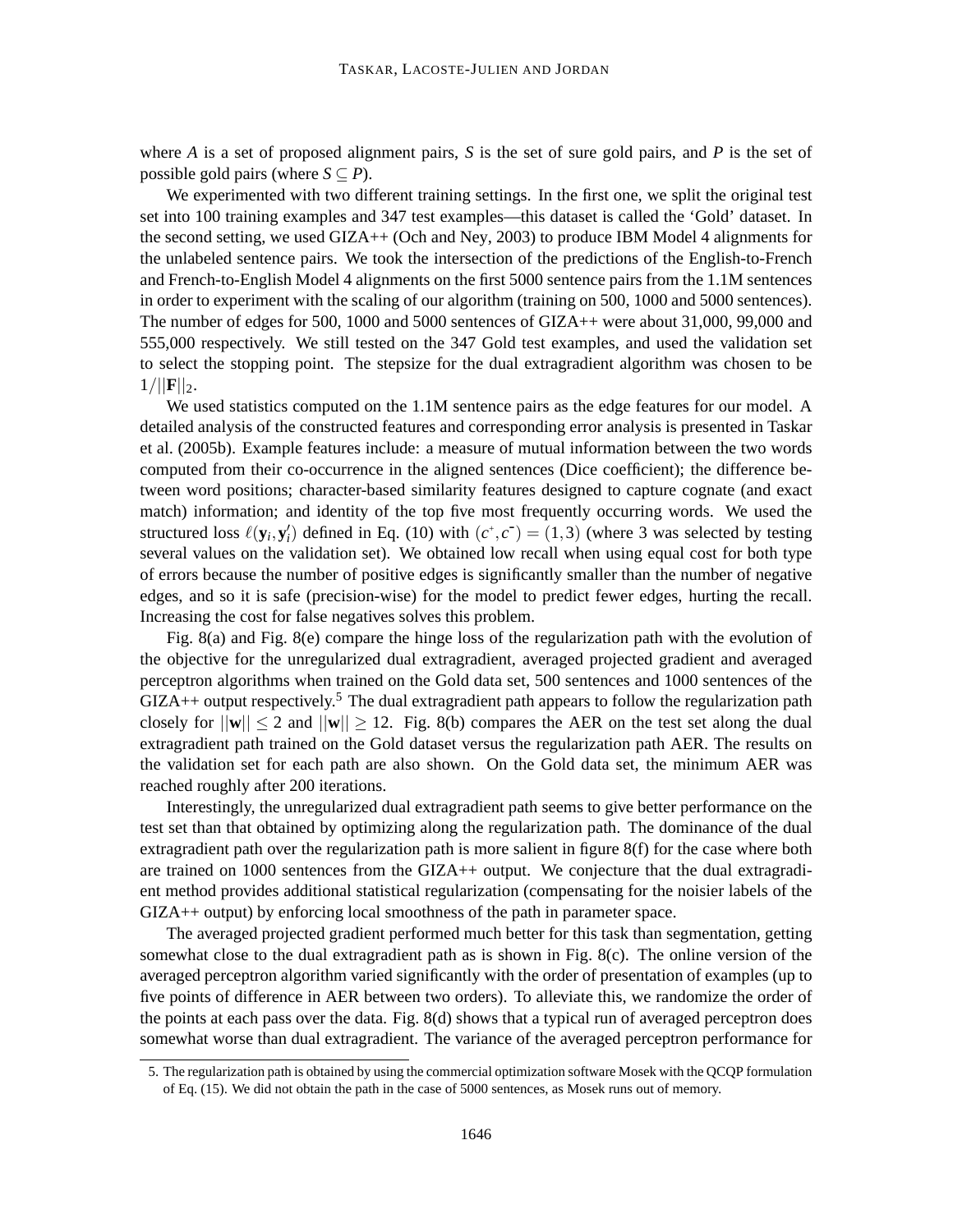

Figure 8: Word alignment results: (a) Training hinge loss for the three different algorithms and the regularization path on the Gold dataset. (b) AER for the unregularized dual extragradient (dual-ex) and the regularization path (reg-path) on the 347 Gold sentences (test) and the validation set (valid) when trained on the 100 Gold sentences; (c) Same setting as in (b), comparing dual-ex with the averaged projected-gradient (proj-grad); (d) Same setting as in (b), comparing proj-grad with the averaged perceptron (ave-perc); (e) Training hinge loss for dual-ex and reg-path on 500 and 1000 GIZA++ labeled sentences. (f) AER for dual-ex and reg-path tested on the Gold test set and trained on 1000 and 5000 GIZA++ sentences. The graph for 500 sentences is omitted for clarity.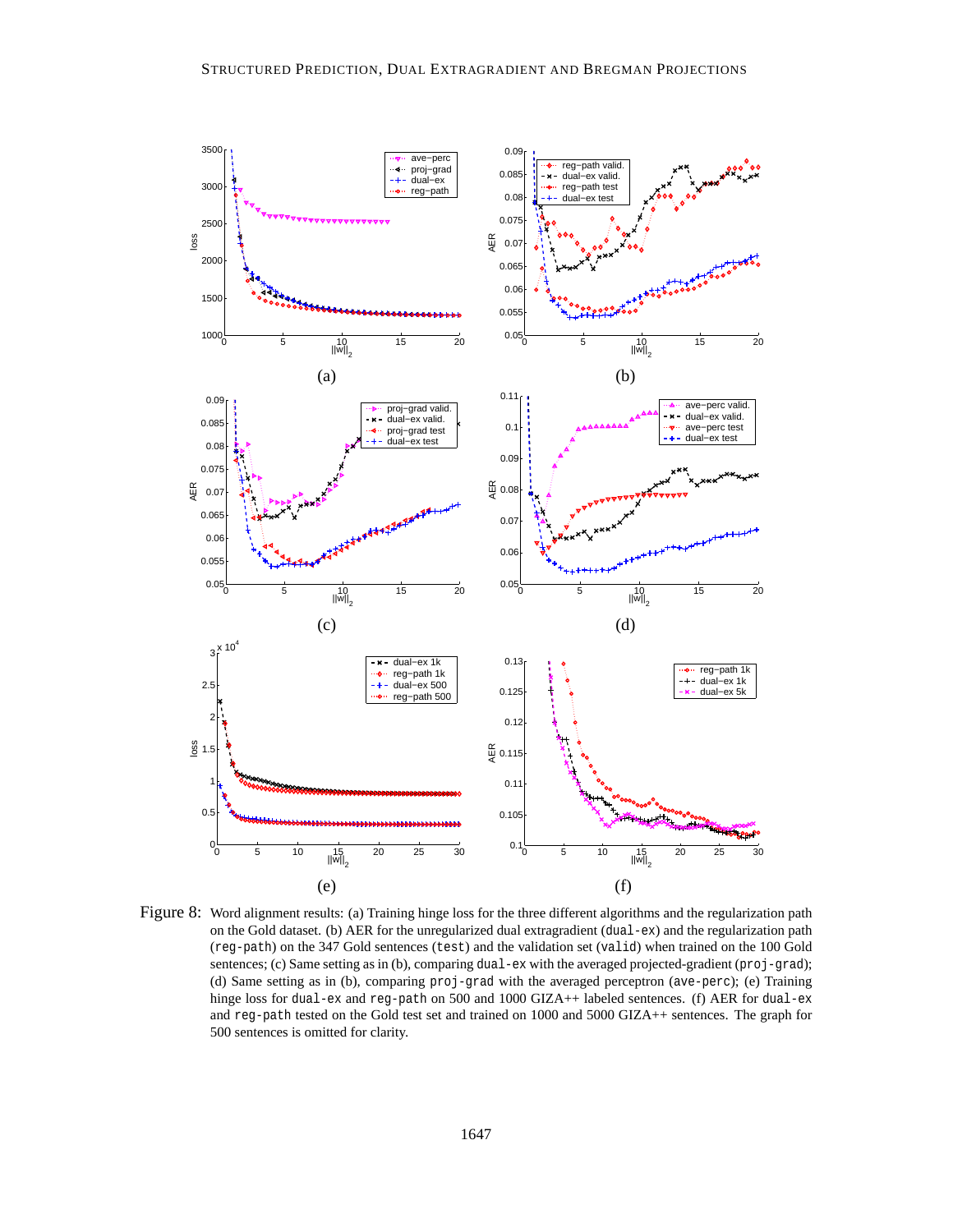different datasets and learning rate choices was also significantly higher than for dual extragradient, which is more stable numerically. The online version of the averaged perceptron converged very quickly to its minimum AER score; converging in as few as five iterations for the Gold training set. Selecting the best model on the validation set leads to test errors of 5.6% for dual-ex, 5.6% for reg-path, 5.8% for proj-grad and 6.1% for ave-perc on the Gold data training set.

The running time for 500 iterations of dual extragradient on a 3.4 Ghz Intel Xeon CPU with 4G of memory was roughly 10 minutes, 30 minutes and 3 hours for 500, 1000 and 5000 sentences, respectively, showing the favorable linear scaling of the algorithm (linear in the number of edges). Note, by way of comparison, that Mosek ran out of memory for more than 1500 training sentences.

The framework we have presented here supports much richer models for word alignment; for example, allowing finer-grained, feature-based fertility control (number of aligned words for each word) as well as inclusion of positive correlations between adjacent edges in alignments. These extensions are developed in Lacoste-Julien et al. (2006).

## **7. Conclusions**

We have presented a general and simple solution strategy for large-scale structured prediction problems. Using a saddle-point formulation of the problem, we exploit the dual extragradient algorithm, a simple gradient-based algorithm for saddle-point problems (Nesterov, 2003). The factoring of the problem into optimization over the feasible parameter space  $W$  and feasible structured output space *Z* allows easy integration of complex parameter constraints that arise in estimation of restricted classes of Markov networks and other models.

Key to our approach is the recognition that the projection step in the extragradient algorithm can be solved by network flow algorithms for matchings and min-cuts (and dynamic programming for decomposable models). Network flow algorithms are among the most well-developed algorithms in the field of combinatorial optimization, and yield stable, efficient algorithmic platforms.

One of the key bottlenecks of large learning problems is the memory requirement of the algorithm. We have derived a version of the algorithm that only uses storage proportional to the number of parameters in the model, and is independent of the number of examples. We have exhibited the favorable scaling of this overall approach in two concrete, large-scale learning problems. It is also important to note that the general approach extends and adopts to a much broader class of problems by allowing the use of Bregman projections suitable to particular problem classes.

## **Acknowledgments**

We would like to thank Paul Tseng for kindly answering our questions about the minimum cost quadratic flow implementation. We also wish to acknowledge support from the Defense Advanced Research projects Agency under contract NBCHD030010, and grants from Google and Microsoft Research.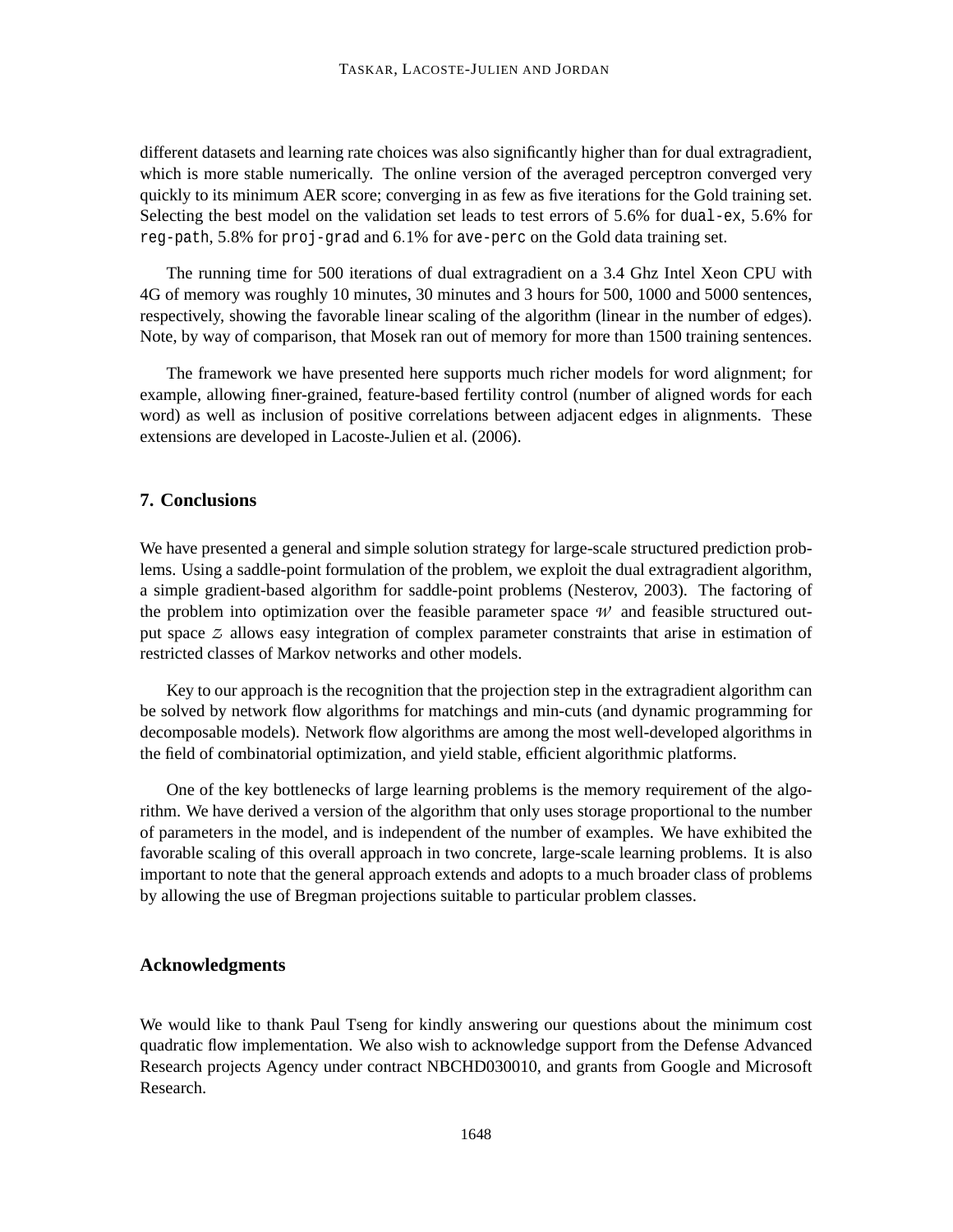# **Appendix A. Min-Cut Polytope Projections**

Consider projection for a single example *i*:

$$
\min_{\mathbf{z}} \sum_{j \in \mathcal{V}} \frac{1}{2} (z_j' - z_j)^2 + \sum_{jk \in \mathcal{I}} \frac{1}{2} (z_{jk}' - z_{jk})^2
$$
\n
$$
\text{s.t.} \quad 0 \le z_j \le 1, \quad \forall j \in \mathcal{V}; \quad z_j - z_k \le z_{jk}, \quad z_k - z_j \le z_{jk}, \quad \forall j k \in \mathcal{I}.
$$
\n
$$
(21)
$$

Let  $h_j^+(z_j) = \frac{1}{2}(z_j'-z_j)^2$  if  $0 \le z_j$ , else  $\infty$ . We introduce non-negative Lagrangian variables  $\lambda_{jk}, \lambda_{kj}$  for the two constraints for each edge *jk* and  $\lambda_{j0}$  for the constraint  $z_j \le 1$  each node *j*.

The Lagrangian is given by:

$$
L(\mathbf{z}, \lambda) = \sum_{j \in \mathcal{V}} h_j^+(z_j) + \sum_{jk \in \mathcal{I}} \frac{1}{2} (z'_{jk} - z_{jk})^2 - \sum_{j \in \mathcal{V}} (1 - z_j) \lambda_{j0} - \sum_{jk \in \mathcal{I}} (z_{jk} - z_j + z_k) \lambda_{jk} - \sum_{jk \in \mathcal{I}} (z_{jk} - z_k + z_j) \lambda_{kj}
$$

Letting  $\lambda_{0j} = \lambda_{j0} + \sum_{k: jk \in \mathcal{E}} (\lambda_{jk} - \lambda_{kj}) + \sum_{k: k: j \in \mathcal{E}} (\lambda_{jk} - \lambda_{kj}),$  note that

$$
\sum_{j\in\mathcal{V}}z_j\lambda_{0j}=\sum_{j\in\mathcal{V}}z_j\lambda_{j0}+\sum_{jk\in\mathcal{I}}(z_j-z_k)\lambda_{jk}+\sum_{jk\in\mathcal{I}}(z_k-z_j)\lambda_{kj}.
$$

So the Lagrangian becomes:

$$
L(\mathbf{z},\lambda)=\sum_{j\in\mathcal{V}}\left[h_j^+(z_j)+z_j\lambda_{0j}-\lambda_{j0}\right]+\sum_{jk\in\mathcal{I}}\left[\frac{1}{2}(z'_{jk}-z_{jk})^2-z_{jk}(\lambda_{jk}+\lambda_{kj})\right].
$$

Now, minimizing  $L(\mathbf{z}, \lambda)$  with respect to **z**, we have

$$
\min_{\mathbf{z}} L(\mathbf{z}, \lambda) = \sum_{jk \in \mathcal{L}} q_{jk} (\lambda_{jk} + \lambda_{kj}) + \sum_{j \in \mathcal{V}} [q_{0j}(\lambda_{0j}) - \lambda_{j0}],
$$

where  $q_{jk}(\lambda_{jk} + \lambda_{kj}) = \min_{z_{jk}} \left[\frac{1}{2}\right]$  $\frac{1}{2}(z'_{jk} - z_{jk})^2 - z_{jk}(\lambda_{jk} + \lambda_{kj})$  and  $q_{0j}(\lambda_{0j}) = \min_{z_j} [h_j^+(z_j) + z_j\lambda_{0j}]$ . The minimizing values of **z** are:

$$
z_j^* = \underset{z_j}{\arg\min} \left[ h_j^+(z_j) + z_j \lambda_{0j} \right] = \begin{cases} 0 & \lambda_{0j} \ge z'_j; \\ z'_j - \lambda_{0j} & \lambda_{0j} \le z'_j; \end{cases}
$$
  

$$
z_{jk}^* = \underset{z_{jk}}{\arg\min} \left[ \frac{1}{2} (z'_{jk} - z_{jk})^2 - z_{jk} (\lambda_{jk} + \lambda_{kj}) \right] = z'_{jk} + \lambda_{jk} + \lambda_{kj}.
$$

Hence, we have:

$$
q_{jk}(\lambda_{jk}+\lambda_{kj}) = -z'_{jk}(\lambda_{jk}+\lambda_{kj}) - \frac{1}{2}(\lambda_{jk}+\lambda_{kj})^2
$$
  

$$
q_{0j}(\lambda_{0j}) = \begin{cases} \frac{1}{2}z'^2_j & \lambda_{0j} \ge z'_j; \\ z'_j\lambda_{0j} - \frac{1}{2}\lambda_{0j}^2 & \lambda_{0j} \le z'_j. \end{cases}
$$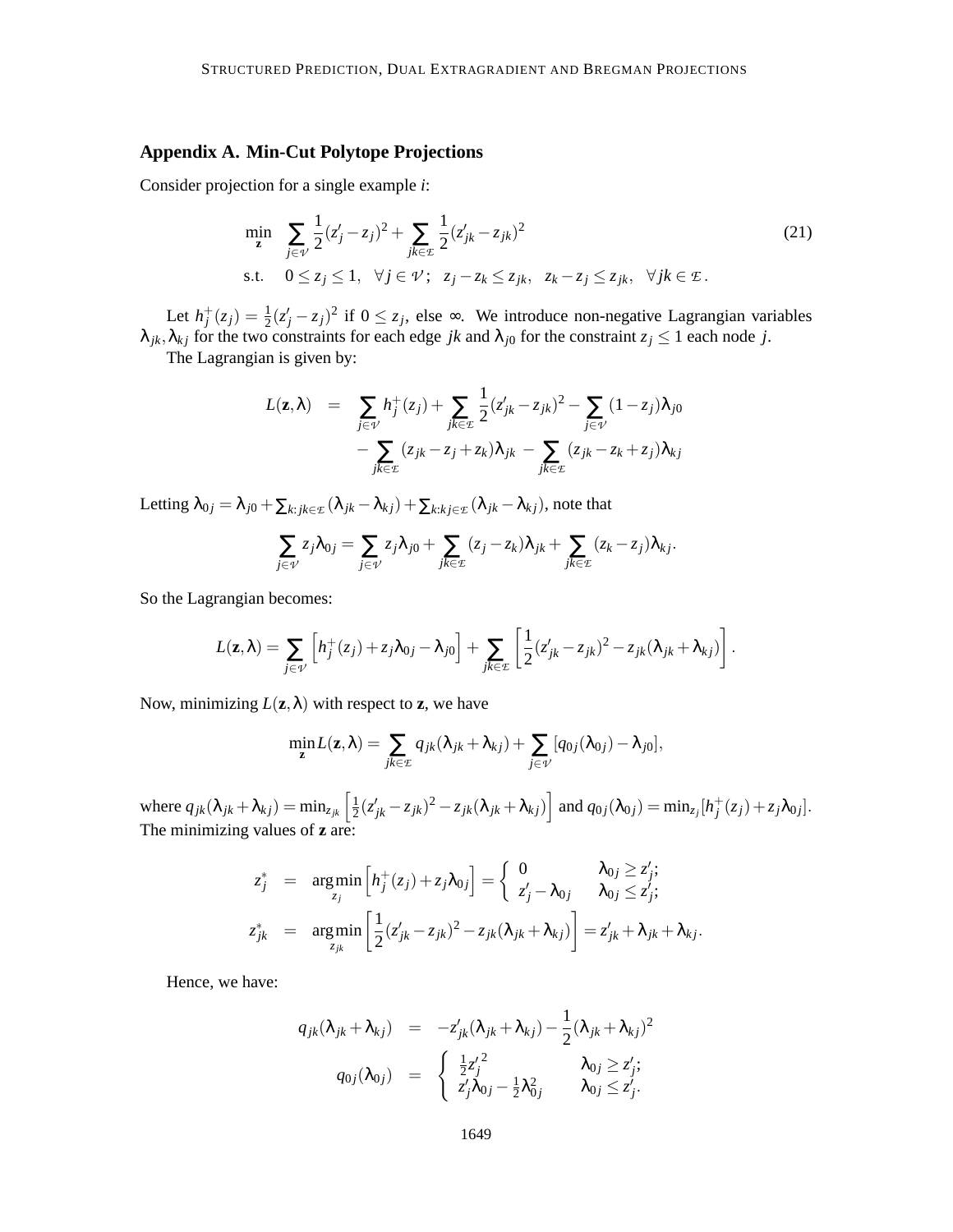The dual of the projection problem is thus:

$$
\max_{\lambda} \sum_{j \in \mathcal{V}} [q_{0j}(\lambda_{0j}) - \lambda_{j0}] + \sum_{jk \in \mathcal{E}} \left[ -z'_{jk}(\lambda_{jk} + \lambda_{kj}) - \frac{1}{2}(\lambda_{jk} + \lambda_{kj})^2 \right]
$$
\n
$$
\text{s.t.} \quad \lambda_{j0} - \lambda_{0j} + \sum_{jk \in \mathcal{E}} (\lambda_{jk} - \lambda_{kj}) = 0, \ \forall j \in \mathcal{V};
$$
\n
$$
\lambda_{jk}, \lambda_{kj} \ge 0, \ \forall j k \in \mathcal{E}; \ \lambda_{j0} \ge 0, \ \forall j \in \mathcal{V}.
$$
\n(22)

Interpreting  $\lambda_{jk}$  as flow from node *j* to node k, and  $\lambda_{kj}$  as flow from k to *j* and  $\lambda_{j0}$ ,  $\lambda_{0j}$  as flow from and to a special node 0, we can identify the constraints of Eq. (22) as conservation of flow constraints. The last transformation we need is to address the presence of cross-terms  $\lambda_{ik}\lambda_{ki}$  in the objective. Note that in the flow conservation constraints,  $\lambda_{ik}$ ,  $\lambda_{ki}$  always appear together as  $\lambda_{jk} - \lambda_{kj}$ . Since we are minimizing  $(\lambda_{jk} + \lambda_{kj})^2$  subject to constraints on  $\lambda_{jk} - \lambda_{kj}$ , at least one of  $\lambda_{ik}$ ,  $\lambda_{ki}$  will be zero at the optimum and the cross-terms can be ignored. Note that all  $\lambda$  variables are non-negative except for  $\lambda_{0}$ <sup>'</sup>s. Many standard flow packages support this problem form, but we can also transform the problem to have all non-negative flows by introducing extra variables. The final form has a convex quadratic cost for each edge:

$$
\min_{\lambda} \sum_{j \in \mathcal{V}} \left[ -q_{0j}(\lambda_{0j}) + \lambda_{j0} \right] + \sum_{jk \in \mathcal{I}} \left[ z'_{jk}\lambda_{jk} + \frac{1}{2}\lambda_{jk}^2 \right] + \sum_{jk \in \mathcal{I}} \left[ z'_{jk}\lambda_{kj} + \frac{1}{2}\lambda_{kj}^2 \right]
$$
\ns.t.

\n
$$
\lambda_{j0} - \lambda_{0j} + \sum_{jk \in \mathcal{I}} (\lambda_{jk} - \lambda_{kj}) = 0, \ \forall j \in \mathcal{V};
$$
\n
$$
\lambda_{jk}, \lambda_{kj} \geq 0, \ \forall j k \in \mathcal{I}; \ \lambda_{j0} \geq 0, \ \forall j \in \mathcal{V}.
$$
\n(23)

# **References**

- Yasemin Altun, Ioannis Tsochantaridis, and Thomas Hofmann. Hidden Markov support vector machines. In *International Conference on Machine Learning*. ACM Press, New York, 2003.
- Drago Anguelov, Ben Taskar, Vassil Chatalbashev, Daphne Koller, Dinkar Gupta, Geremey Heitz, and Andrew Y. Ng. Discriminative learning of Markov random fields for segmentation of 3D scan data. In *International Conference on Computer Vision and Pattern Recognition*. IEEE Computer Society, Washington, DC, 2005.
- Pierre Baldi, Jianlin Cheng, and Alessandro Vullo. Large-scale prediction of disulphide bond connectivity. In *Advances in Neural Information Processing Systems*. MIT Press, Cambridge, MA, 2005.
- Peter L. Bartlett, Michael Collins, Ben Taskar, and David McAllester. Exponentiated gradient algorithms for large-margin structured classification. In *Advances in Neural Information Processing Systems*. MIT Press, Cambridge, MA, 2005.
- Serge Belongie, Jitendra Malik, and Jan Puzicha. Shape matching and object recognition using shape contexts. *IEEE Transactions on Pattern Analysis and Machince Intelligence*, 24:509–522, 2002.
- Dimitri P. Bertsekas. *Network Optimization: Continuous and Discrete Models*. Athena Scientific, Belmont, MA, 1998.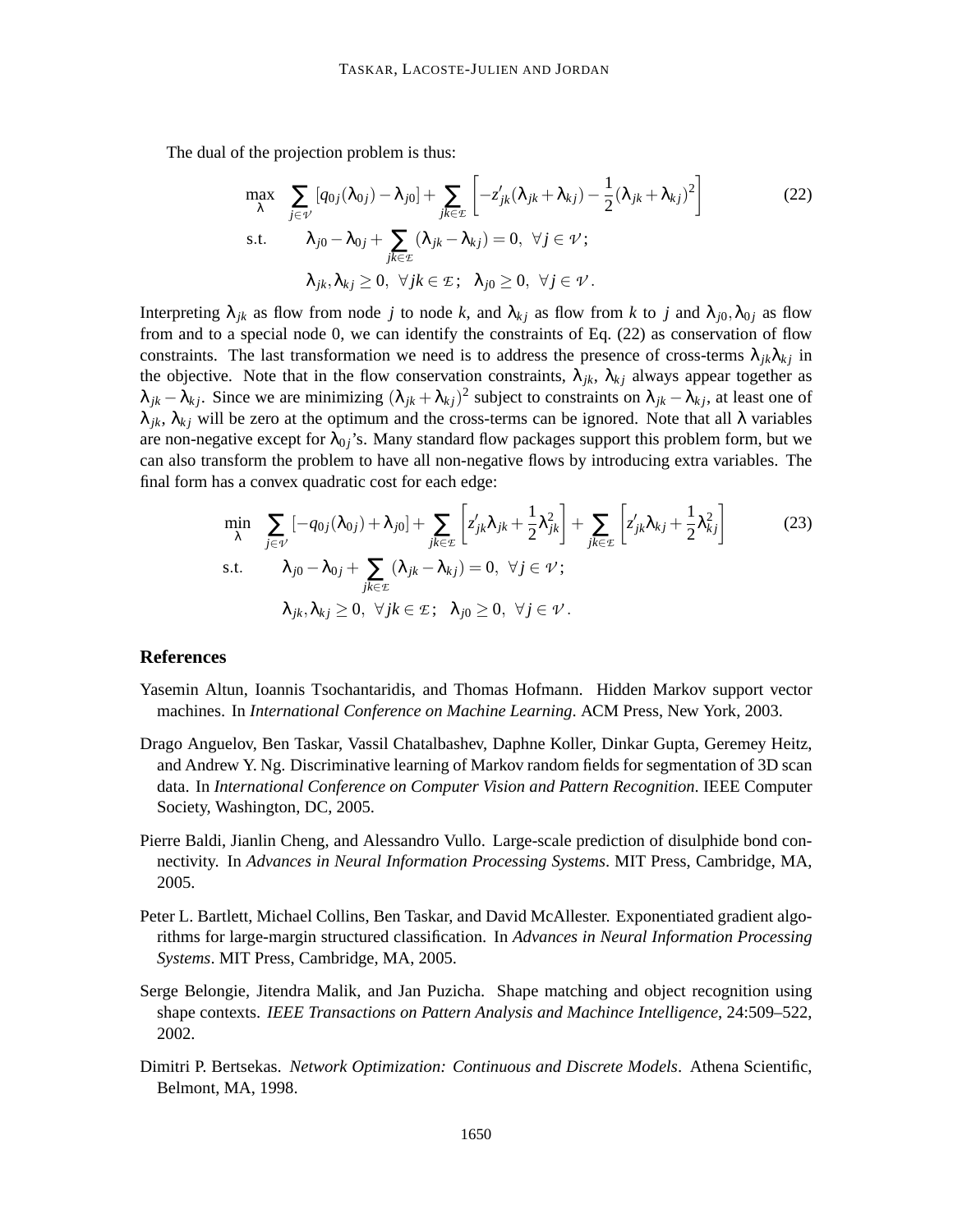Dimitri P. Bertsekas, Lazaros C. Polymenakos, and Paul Tseng. An ε-relaxation method for separable convex cost network flow problems. *SIAM Journal on Optimization*, 7(3):853–870, 1997.

Stephen Boyd and Lieven Vandenberghe. *Convex Optimization*. Cambridge University Press, 2004.

- Chandra Chekuri, Sanjeev Khanna, Joseph Naor, and Leonid Zosin. Approximation algorithms for the metric labeling problem via a new linear programming formulation. In *Proceedings of the 12th Annual ACM-SIAM Symposium on Discrete Algorithms*, Washington, DC, 2001.
- Chandra Chekuri, Sanjeev Khanna, Joseph Naor, and Leonid Zosin. A linear programming formulation and approximation algorithms for the metric labeling problem. *SIAM Journal on Discrete Mathematics*, 18(3):606–635, 2005.
- Michael Collins. Discriminative training methods for hidden Markov models: Theory and experiments with perceptron algorithms. In *Proceedings of the Conference on Empirical Methods in Natural Language Processing*, Philadelphia, PA, 2002.
- Richard Durbin, Sean Eddy, Anders Krogh, and Graeme Mitchison. *Biological Sequence Analysis*. Cambridge University Press, UK, 1998.
- D. M. Greig, B. T. Porteous, and A. H. Seheult. Exact maximum a posteriori estimation for binary images. *Journal of the Royal Statistical Society B*, 51:271–279, 1989.
- Francesca Guerriero and Paul Tseng. Implementation and test of auction methods for solving generalized network flow problems with separable convex cost. *Journal of Optimization Theory and Applications*, 115:113–144, 2002.
- Trevor Hastie, Saharon Rosset, Robert Tibshirani, and J. Zhu. The entire regularization path for the support vector machine. *Journal of Machine Learning Research*, 5:1391–1415, 2004.
- Bingsheng He and Li-Zhi Liao. Improvements of some projection methods for monotone nonlinear variational inequalities. *Journal of Optimization Theory and Applications*, 112:111–128, 2002.
- Mark Jerrum and Alistair Sinclair. Polynomial-time approximation algorithms for the Ising model. *SIAM Journal on Computing*, 22:1087–1116, 1993.
- Vladimir Kolmogorov and Martin Wainwright. On the optimality of tree-reweighted max-product message passing. In *Uncertainty in Artificial Intelligence: Proceedings of the Twenty-First Conference*. Morgan Kaufmann, San Mateo, CA, 2005.
- Vladimir Kolmogorov and Ramin Zabih. What energy functions can be minimized using graph cuts? *IEEE Transactions on Pattern Analysis and Machince Intelligence*, 26:147–159, 2004.
- G. M. Korpelevich. The extragradient method for finding saddle points and other problems. *Ekonomika i Matematicheskie Metody*, 12:747–756, 1976.
- Sanjiv Kumar and Martial Hebert. Discriminative fields for modeling spatial dependencies in natural images. In *Advances in Neural Information Processing Systems*. MIT Press, Cambridge, MA, 2004.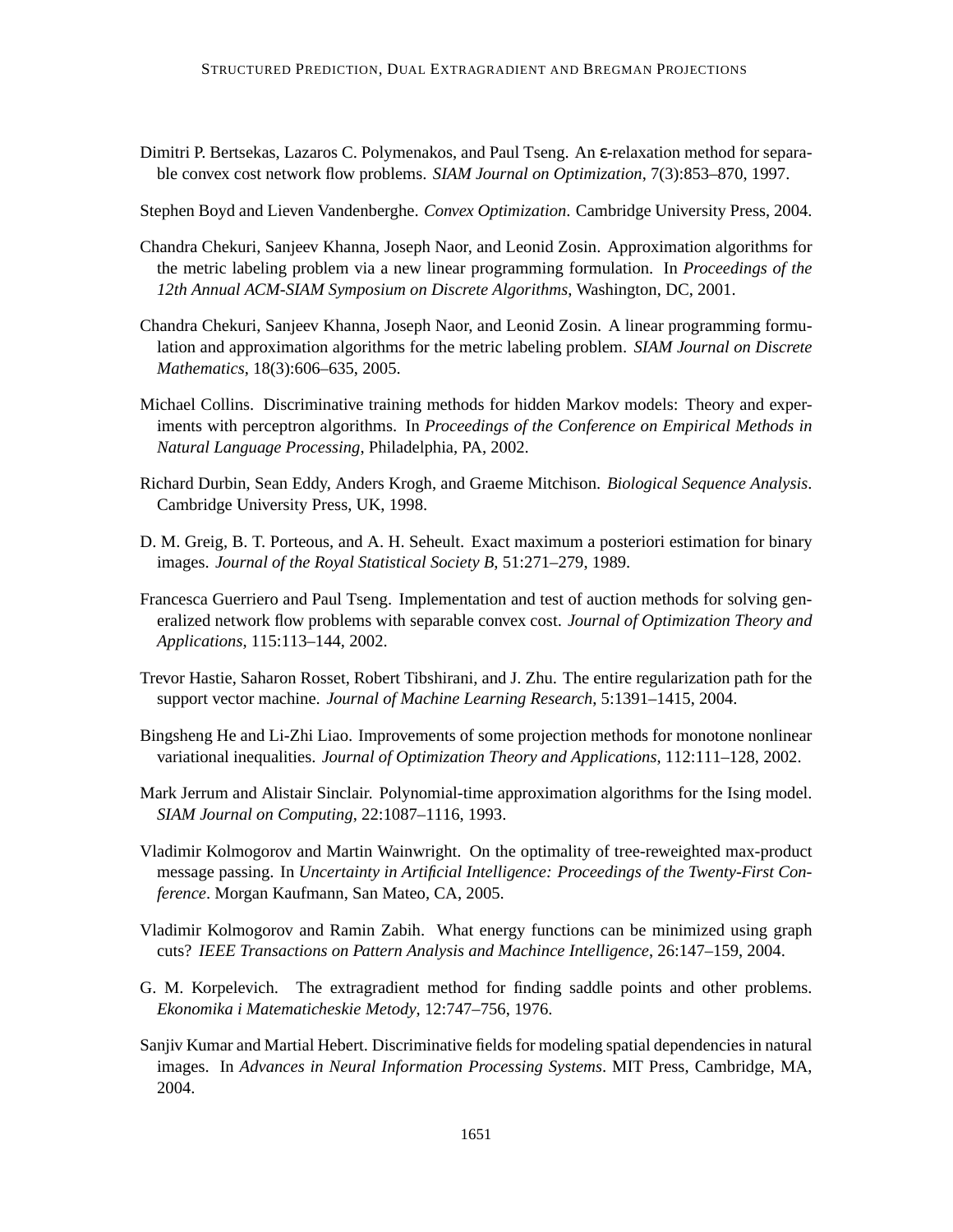- Simon Lacoste-Julien, Ben Taskar, Dan Klein, and Michael I. Jordan. Word alignment via quadratic assignment. In *Human Language Technology–North American Association for Computational Linguistics*, New York, NY, 2006.
- John Lafferty, Andrew McCallum, and Fernando Pereira. Conditional random fields: Probabilistic models for segmenting and labeling sequence data. In *International Conference on Machine Learning*. Morgan Kaufmann, San Mateo, CA, 2001.
- John Lafferty, Xiaojin Zhu, and Yan Liu. Kernel conditional random fields: Representation and clique selection. In *International Conference on Machine Learning*. ACM Press, New York, 2004.
- Yan LeCun, Leon Bottou, Yoshua Bengio, and Patrick Haffner. Gradient-based learning applied to document recognition. *Proceedings of the IEEE*, 86:2278–2324, 1998.
- Christopher Manning and Hinrich Schütze. *Foundations of Statistical Natural Language Processing*. MIT Press, Cambridge, MA, 1999.
- Evgeny Matusov, Richard Zens, and Herman Ney. Symmetric word alignments for statistical machine translation. In *Proceedings of the Twentieth International Conference on Computational Linguistics*, Geneva, Switzerland, 2004.
- Rada Mihalcea and Ted Pedersen. An evaluation exercise for word alignment. In *Human Language Technology–North American Association for Computational Linguistics*, Edmonton, Canada, 2003.
- Yurii Nesterov. Dual extrapolation and its application for solving variational inequalites and related problems. Technical report, CORE, Catholic University of Louvain, 2003.
- Franz Och and Herman Ney. A systematic comparison of various statistical alignment models. *Computational Linguistics*, 29(1):19–52, 2003.
- John C. Platt. Fast training of support vector machines using sequential minimal optimization. In B. Schlkopf, C. Burges, and A. Smola, editors, *Advances in Kernel Methods—Support Vector Learning*, pages 185–208. MIT Press, Cambridge, MA, 1999.
- Saharon Rosset. Tracking curved regularized optimization solution paths. In *Advances in Neural Information Processing Systems*. MIT Press, Cambridge, MA, 2004.
- Alexander Schrijver. *Combinatorial Optimization: Polyhedra and Efficiency*. Springer, Berlin, 2003.
- Ben Taskar. *Learning Structured Prediction Models: A Large Margin Approach*. PhD thesis, Stanford University, 2004.
- Ben Taskar, Vassil Chatalbashev, and Daphne Koller. Learning associative Markov networks. In *International Conference on Machine Learning*. ACM Press, New York, 2004a.
- Ben Taskar, Carlos Guestrin, and Daphne Koller. Max margin Markov networks. In *Advances in Neural Information Processing Systems*. MIT Press, Cambridge, MA, 2004b.